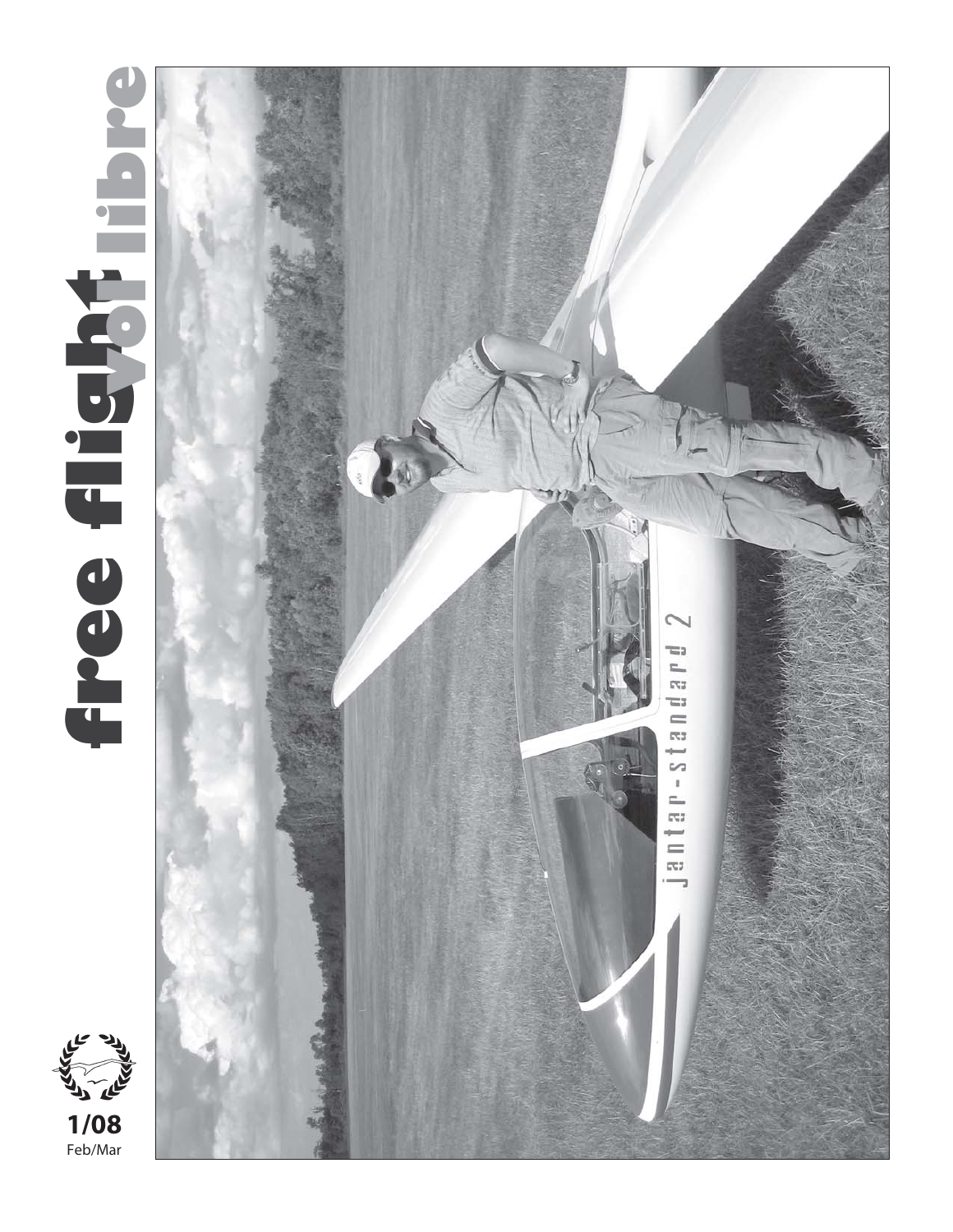## **Priorities** *John Toles, SAC President*

 S YOU RECEIVE THIS ISSUE, you and clubs will be in the process of holding annual meetings, recapping the past year, and planning for the upcoming flying season. Likewise, the SAC directors and committees are reviewing the past year, planning for the upcoming AGM, and looking forward to serving the organization during the coming year. A

Thanks to many hours of volunteer time by Luke Szczepaniak, Susan Snell, and Bob Lepp, a great new SAC web site is nearing completion. Gabriel Duford got the ball rolling, and club representatives have been contributing material. More details on page 4. Insurance concerns were well looked after last year by the Insurance committee headed by Keith Hay. Another favourable claims year in 2007 combined with the continuing "thirteenmonth" insurance year should again result in competitive premiums for 2008. Despite frustrations in getting documents revised and published, Dan Cook and the Flight Training & Safety committee had a busy and productive year, and all safety material is expected to be ready for the start of this next flying season. Ian Grant and the Airspace committee, in cooperation with COPA, were involved in numerous discussions with Transport Canada and Nav Canada in an ongoing effort to preserve safe airspace for gliding, especially in Southern Ontario and Quebec. Tony Burton continued producing a high quality national publication. Thanks to these folks and all the committees and members that contributed during the past year.

A strong team of Willem Langelaan, Dave Springford and Jerzy Szemplinski along with team coach Jörg Stieber will represent Canada at the World Soaring Championships in Lüsse, Germany, 2–16 August. Team biographies are on the website. Corporate sponsorship is needed, as well as member contributions directed to the World Contest Fund at the SAC office – Dave Springford has more team information and funding plans on page 13.

There is good news and bad news regarding SAC membership. The good news is a 2007 membership of 1131, an increase of 35 members from the previous year. There was a significant increase in adult full year members, while Air Cadet membership was down. Most clubs showed a membership increase, with York leading the way. However, two of the larger clubs showed large membership declines. The bad news is that there continues to be a high turnover of new members. Almost a third of the 2006 members, mostly regular adult members, did not return in 2007. Most of these were first year members. The membership pattern indicates that we are attracting enough new members each year to maintain and grow membership, but retention of members after the first year remains a problem. This is something that can best be addressed at the club level, as a greater effort to encourage new members to rejoin in year two would likely be worthwhile (see page 14 on "the revolving door").

The Annual General Meeting will be held on March 15 at the AME College, St-Hubert Airport, in conjunction with the CAS Soaring Seminar. Broad details are included in the announcement on page 18. Our goal is to have AGMs scheduled three years in advance; however, during the past two years there has been difficulty getting a host club. The 2007 meeting was scheduled for Southern Ontario, but when no club in that area offered to host, the Winnipeg club came forward at the last minute. Likewise, this year, the meeting was slated for an Eastern location, but there was again difficulty making plans with a local club to host, resulting in rather short notice. Thanks to the efforts of director Sylvain and the club executive, this year's AGM is being organized and hosted by AVV Champlain. The 2009 rotation is again for Ontario. As this represents a large proportion of the membership, hopefully a club will come forward. The 2010 AGM goes west and will be hosted by the Silver Star club in Vernon, BC. I will prepare an article for a future issue that will outline what is involved in planning and hosting an AGM and seminars. In the meantime, I look forward to meeting many members from the Eastern Zone in March, and encourage each club to have a representative at the meeting if at all possible.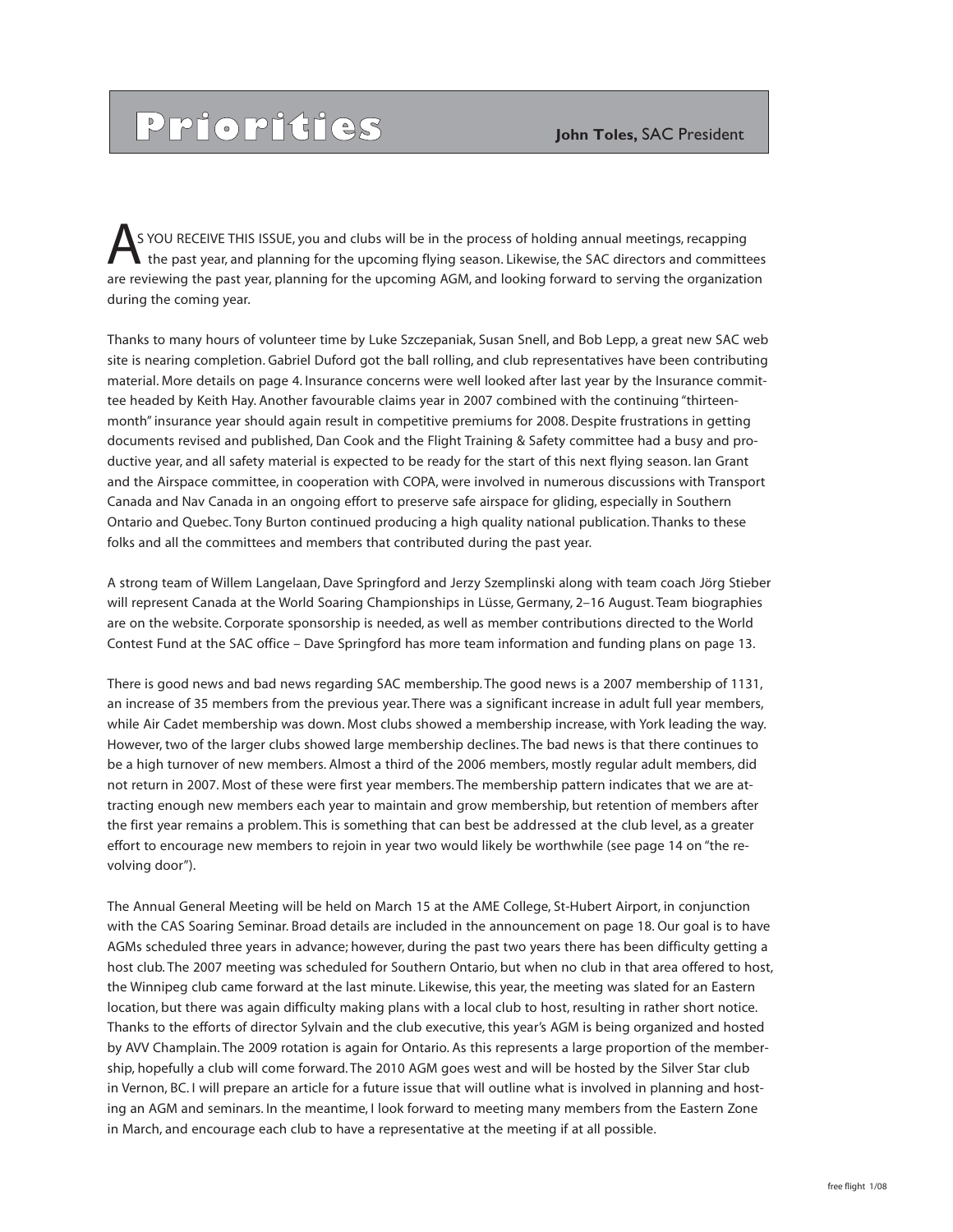# **1/08 – Feb/Mar free flight**



ISSN 0827 – 2557 The journal of the Soaring Association of Canada Le journal de l'Association Canadienne de Vol à Voile

- 
- **big changes to Sporting Code 5** a rewrite for 2008  $\div$  Tony Burton
	-
	-
- 
- **new national web site 4** a lot of work by a small team ♦ Tony Burton
	-
	- **mea culpa 6 cross-country confessions**  $\div$  **Seth Schlifer**
	- **ridge soaring 8** lessons in mountain flying  $\rightarrow$  Dale Masters
- **2008 World gliding championship** 13 a review of preparations and funding options  $\rightarrow$  Dave Springford

#### DEPARTMENTS

- **14** *Miscellany*  SAC membership in 2007 slow down the revolving door, Air Cadet report for 2007, nitrogen used to fill O2 systems, Bronze badge by the back door, FAI class definition working group for the light end of soaring, Freedoms Wings year in review and the year ahead, National Week of Soaring to support Canadian World team
- **18** *FAI Records*  New Canadian record recipients, 2007 SAC competition seeding list, SAC AGM and CAS seminar notice



#### **Cover**

Luke Szczepaniak at the end of a fine cross-country last summer, completing the 302.4 km SOSA-Aylmer-Mt. Forest triangle for his Diamond Goal flight. The day still looks pretty good, Luke. photo: Adam Oke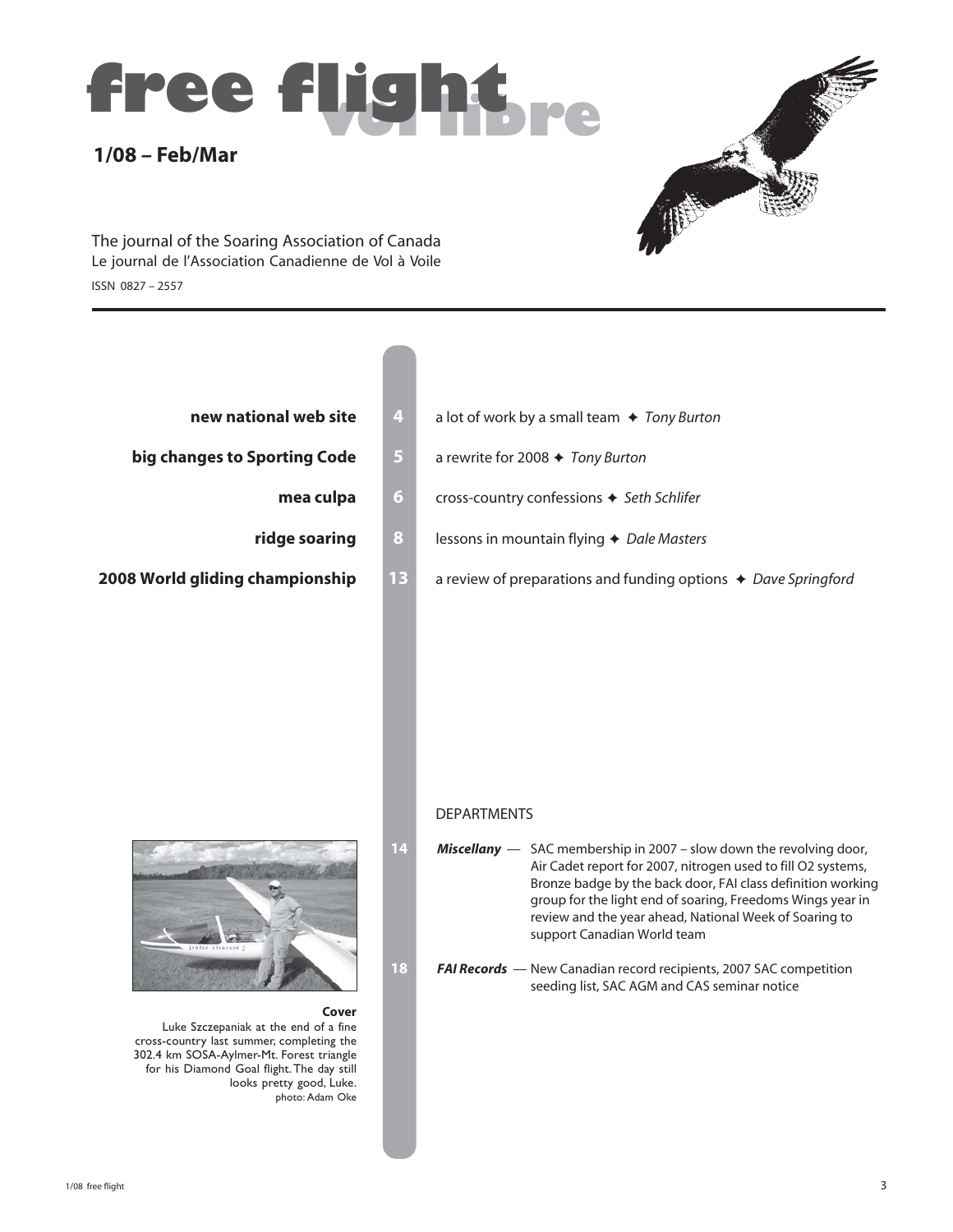## **New national web site**

#### **Tony Burton**

**E** ARLY THIS YEAR we saw the new SAC web site start up. It is accessed by the same address *<www.sac.ca>* as always. There is a simple one-time registration process if you want more than simple viewing access; yes, another user password, but this allows many of you participate in creating content for our new site. The previous web site has served us well, and it has been very reliable. But times change and there was a feeling a new web site could serve SAC members well, and be even more attractive to those looking for a new leisure activity. There had been various proposals including having a professional company do it (too costly) and there has been at least one false start at the process. Sometimes, all a project needs is the right moment and the happy confluence of a small group of volunteers – enter Susan Snell, and Luke Szczepaniak, and Bob Lepp.



Gabriel Duford, a member of the Flight Training & Safety committee, actually got the ball rolling when he proposed that their committee set up a web site to spread information that is otherwise available only at the SAC AGM and *free flight*. In October, he sent an e-mail to the Board about his idea of setting up a site on a different host than the current SAC one (he couldn't find information about the capabilities of SAC's provider and thought it was too expensive for what we had). Gabriel said, "Since I was to look for another provider and install *Joomla* – a web page design software package, I thought that the SAC web site could be moved as well, since the previous initiatives had died for various reasons."

He got the okay from the Board and less than a week later was explaining the idea on the Roundtable. He got replies from Luke (who set up some cyberspace at home for a test site), then Susan (who had some prior experience with *Joomla*), and then Bob (with his great sense of humour). In a couple of days these three computer experts were starting to move the content of the SAC web site to the *Joomla* test site. Over a couple of weeks they tested design templates, fine-tuned document pages, accepted a ton of suggestions, and jammed my e-mail in-box with explanations and updates.

The big difference between the new and the old is that the new site is very much more interactive – no longer is the site made up of fixed web pages put in place and rarely changed, members will be able to change it almost as easily as they can read it.

Bob said, "It was a collaborative effort over a very short period of time. It is ready to go, but will never be 'completed'. You will find all the same information and documents you need somewhere in the new site, admittedly looking very different at times. The new site uses a new tool, or concept, categorized as a "Content Management System" or CMS. Our chosen CMS is *Joomla*, a popular free tool for non-profit use such as ours."

*"Joomla* provides a structure, or template, for how material of various types is displayed. Then that content is displayed in a consistent manner in which the viewer can move within various types of content. The idea of a template is extended to the software settings for the actual design and use of colour, space and graphics on every page. Users can design and generate a new profile as a software object, and within minutes install it and the entire appearance of everything displayed changes to the new design. We sampled various templates, each had a very different look, and we settled on one which is casual yet formal at the same time. If we grow tired of it, a few minutes of work will  $\Rightarrow$  **p18** 



#### **The SOARING ASSOCIATION of CANADA**

is a non-profit organization of enthusiasts who seek to foster and promote all phases of gliding and soaring on a national and international basis. The association is a member of the Aero Club of Canada (ACC), the Canadian national aero club representing Canada in the Fédération Aéronautique Internationale (FAI), the world sport aviation governing body composed of the national aero clubs. The ACC delegates to SAC the supervision of FAI related soaring activities such as competition sanctions, processing FAI badge and record claims, and the selection of Canadian team pilots for world soaring championships.

#### *free flight* is the official journal of SAC.

Material published in *free flight* is contributed by individuals or clubs for the enjoyment of Canadian soaring enthusiasts. The accuracy of the material is the responsibility of the contributor. No payment is offered for submitted material. All individuals and clubs are invited to contribute articles, reports, club activities, and photos of soaring interest. An e-mail in any common word processing format is welcome (preferably as a text file). All material is subject to editing to the space requirements and the quality standards of the magazine.

Images may be sent as photo prints or as hiresolution greyscale/colour .jpg or .tif files. Prints returned on request.

*free flight* also serves as a forum for opinion on soaring matters and will publish letters to the editor as space permits. Publication of ideas and opinion in *free flight* does not imply endorsement by SAC. Correspondents who wish formal action on their concerns should contact their Zone Director.

Material from *free flight* may be reprinted without prior permission, but SAC requests that both the magazine and the author be given acknowledgement.

For change of address and subscriptions for non-SAC members (\$30 or \$55 for 1 or 2 years, US\$35/\$60 in USA & overseas), contact the SAC office at the address below.

| President                                                                            | John Toles           |  |  |  |  |  |
|--------------------------------------------------------------------------------------|----------------------|--|--|--|--|--|
| <b>Vice President</b>                                                                | Sylvain Bourque      |  |  |  |  |  |
| <b>Executive Director</b> Jim McCollum                                               |                      |  |  |  |  |  |
| <b>Treasurer</b>                                                                     | lim McCollum         |  |  |  |  |  |
| <b>Legal Counsel</b>                                                                 | <b>Robert Wappel</b> |  |  |  |  |  |
| <b>Secretary</b>                                                                     | vacant               |  |  |  |  |  |
| SAC office: 107 - 1025 Richmond Road<br>Ottawa, ON K2B 8G8                           |                      |  |  |  |  |  |
| tel: (613) 829-0536 fax: (613) 829-9497<br>e-mail: sac@sac.ca<br>website: www.sac.ca |                      |  |  |  |  |  |
|                                                                                      |                      |  |  |  |  |  |

Deadline for contributions:

**5**

**January, March May, July September, November**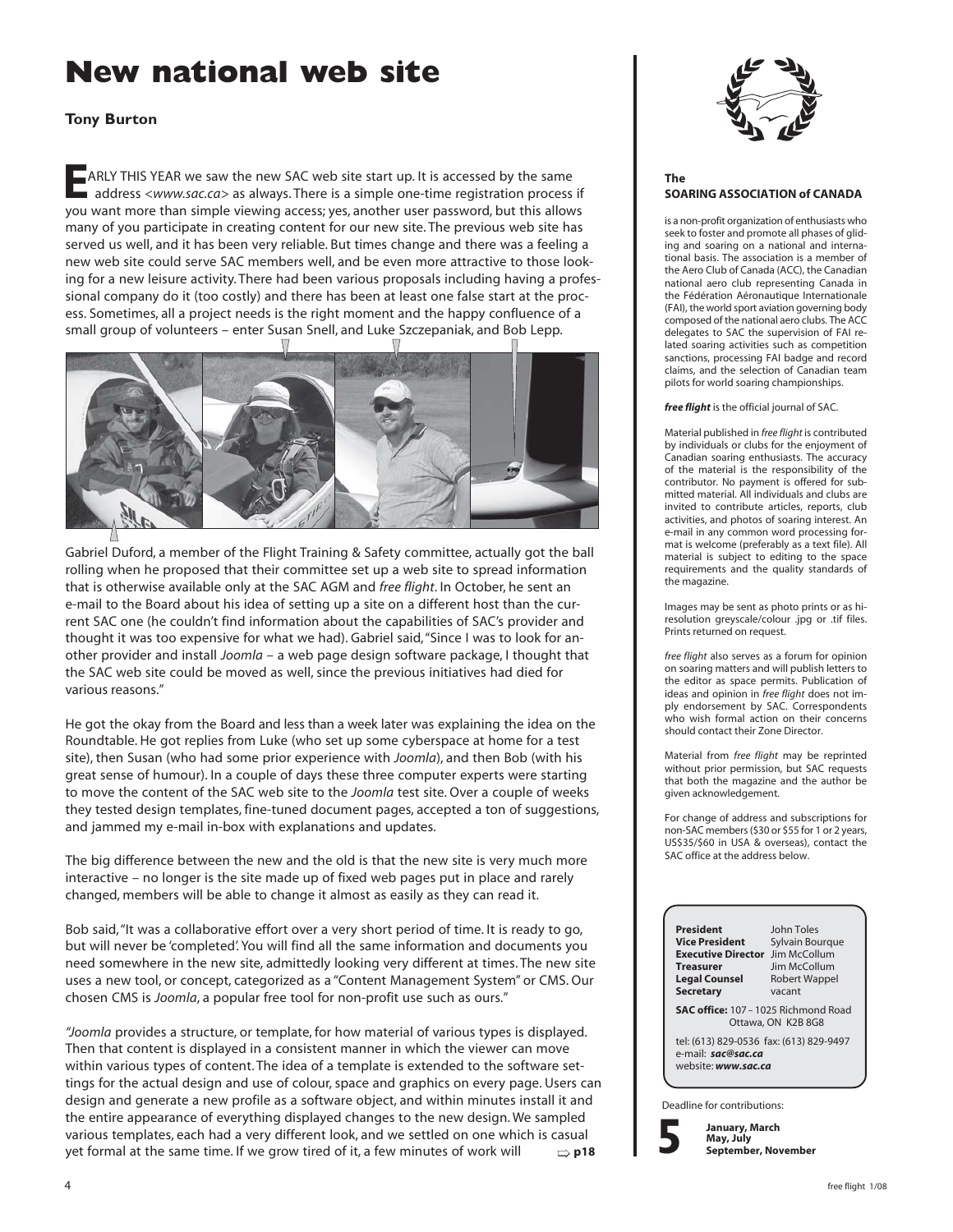#### **L'ASSOCIATION CANADIENNE DE VOL À VOILE**

est une organisation à but non lucratif formée d'enthousiastes et vouée à l'essor de cette activité sous toutes ses formes, sur le plan national et international. L'association est membre de l'Aéro-Club du Canada (ACC), qui représente le Canada au sein de la Fédération Aéronautique Internationale (FAI), laquelle est responsable des sports aériens à l'échelle mondiale et formée des aéroclubs nationaux. L'ACC a confié à l'ACVV la supervision des activités vélivoles aux normes de la FAI, telles les tentatives de record, la sanction des compétitions, la délivrance des insignes, et la sélection des membres de l'équipe nationale aux compétitions mondiales.

*free flight* est le journal officiel de l'ACVV.

Les articles publiés dans *free flight* proviennent d'individus ou de groupes de vélivoles bienveillants. Leur contenu n'engage que leurs auteurs. Aucune rémunération n'est versée pour ces articles. Tous sont invités à participer à la réalisation du magazine, soit par des reportages, des échanges d'idées, des nouvelles des clubs, des photos pertinentes, etc. L'idéal est de soumettre ces articles par courrier électronique, bien que d'autres moyens soient acceptés. Ils seront publiés selon l'espace disponible, leur intérêt et leur respect des normes de qualité du magazine.

Des photos, des fichiers .jpg ou .tif haute définition et niveaux de gris peuvent servir d'illustrations. Les photos vous seront retournées sur demande.

*free flight* sert aussi de forum et on y publiera les lettres des lecteurs selon l'espace disponible. Leur contenu ne saurait engager la responsabilité du magazine, ni celle de l'association. Toute personne qui désire faire des représentations sur un sujet précis auprès de l'ACVV devra s'adresser au directeur régional.

Les articles de *free flight* peuvent être reproduits librement, mais le nom du magazine et celui de l'auteur doivent être mentionnés.

Pour signaler un changement d'adresse ou s'abonner, contacter le bureau national à l'adresse à la gauche. Les tarifs au Canada sont de 30\$ ou 55\$ pour 1 ou 2 ans, et de 35\$US ou 60\$US à l'extérieur.

#### **EDITOR**

Tony Burton Box 1916 Claresholm, AB T0L 0T0 phone (403) 625-4563 e-mail *t-burton@telus.net*

Any service of Canada Post to above address. Courier service to: 335 – 50 Avenue W

#### **COMMERCIAL ADVERTISING**

SAC office (613) 829-0536 e-mail *sac@sac.ca*

Date limite:



**janvier, mars mai, juillet septembre, novembre**

## **Big changes to Sporting Code**

#### **Tony Burton**

member, IGC Sporting Code committee

In 2005 the IGC Sporting Code committee proposed to the IGC that the final step be taken to no longer accept photo evidence for verification of position in badge flights but to make provision for "Commercial off the shelf GPS" (COTS GPS) position recording units to "replace the camera" for Silver and Gold badge flights beginning in 2008 (in effect 1 Oct 2007). Practically speaking, Walter Weir says that he has received only a handful of claims in the last two years that used cameras. The IGC Flight Recorder Approval committee has also pointed out that GPS altitude error can be high so height evidence will still require a barograph with COTS GPS use. So, don't toss out those Winters yet!

Each country's National Airsport Control (NAC), not the IGC, is to maintain a list of acceptable units and control their use within their area of responsibility. For Canada (and SAC) this job will likely fall to our Sporting committee.

The Sporting Code committee considered the impact of COTS GPS use and decided that it would be less confusing if the specific rules for GPS units were put into an Appendix to Chapter 4 of the Code rather than integrated throughout the text. The treatment of the data from these units is covered within the general rules. With these major changes, we took the opportunity to rewrite the current "1999 plus amendments" Code to a completely fresh version. Many rules have been moved and have new and hopefully clearer wording. Chapter 1 on definitions and Chapter 4 on verification requirements and methods are significantly different and went through many, many drafts in order to make them logically consistent and as simple as possible. (The text of the 2008 Code will be over 15% shorter than the current one.)

The new Code is not quite in a finished state as of early January when I wrote this, allowing an opportunity to incorporate any further changes which the IGC Plenary meeting in Rome in March may suggest. If approved at this meeting, the final version will be published on the FAI web site. The main changes are:

• All rules relating to or a consequence of photography have been deleted.

• Start and finish lines are eliminated, leaving the release (or stopping the motor) and a declared start point as the two alternatives for beginning a performance. For a finish, a landing and entering the observation zone of a declared finish point remain (as now) with a new "virtual" finish selected post-flight from a valid fix. This provision now gives a glider a similar finish option as the motorglider who can start the motor to finish the performance.

The observation zone for both start and finish is restricted to the sector OZ to remove confusion that has led to incorrect application of the cylinder OZ for start or finish. It also removes an anomaly that allowed both starts and finishes to occur before the start or finish points had been attained. (Both types of OZ may be used at turnpoints and either or both may be used on a given flight.)

• The Straight distance flight currently may be done without photography, so this has been retained for badges with only a barograph as a verification instrument.

• Chapter 5 and Chapter 6 have been combined. The OO and Certification rules are more logically presented this way. While there have been no changes to duties or certification from the present there is one additional certificate that has been added. It has long been accepted that pilots are expected to fly legally, and the new certification is for the pilot to state that this was the case. This new certification has already been published for world records and is on the new FAI Record Claim Forms. It is included in Chapter 5 so as to apply to badges as well; the need for legal flying is just as applicable to badge flights as it is to world records.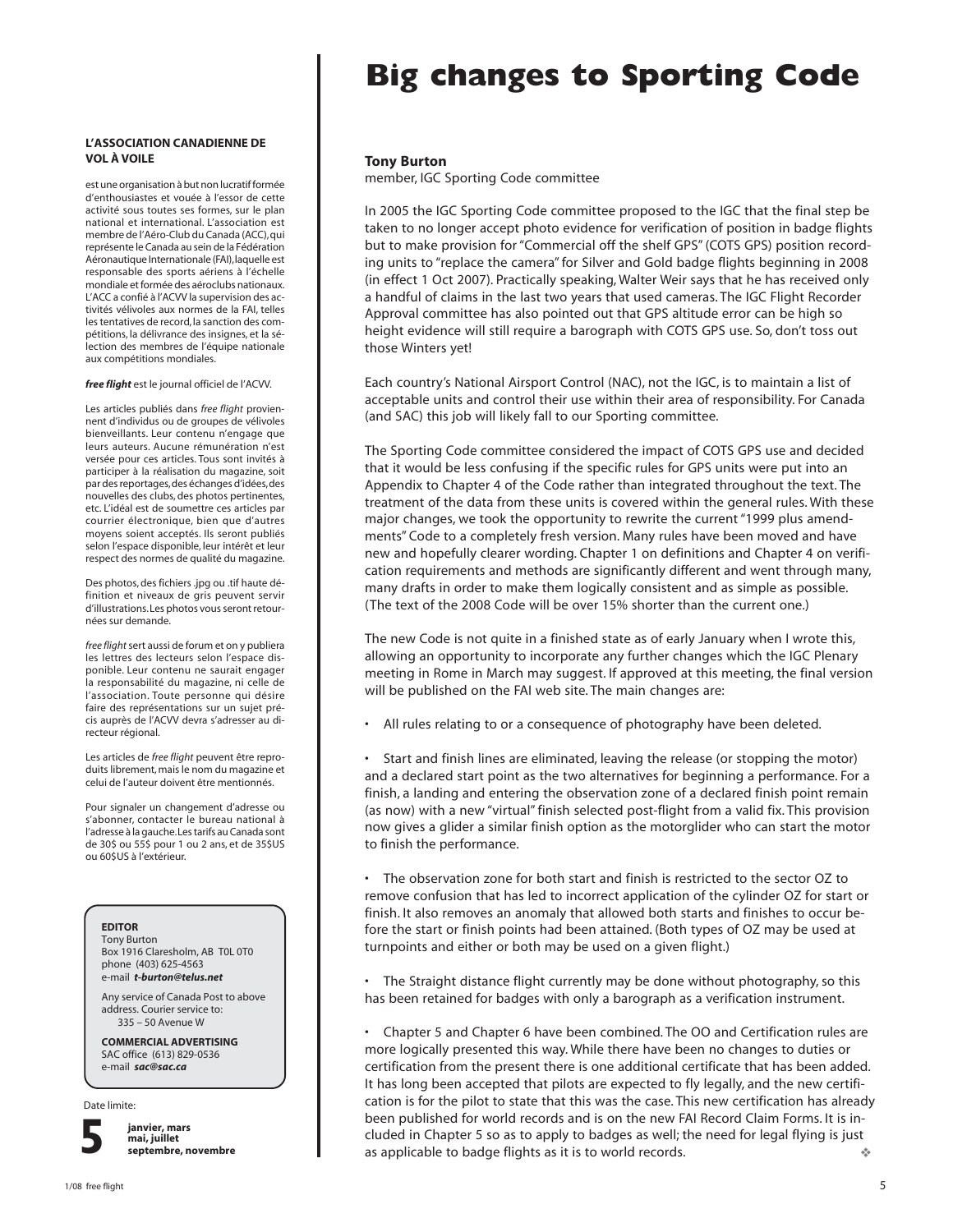

 *Cross-country confessions*

#### **Seth Schlifer**

READ WITH GREAT PLEASURE Roger Hildesheim's marvelous story *"Zen, Beer & Cotton Candy"* that appeared in the 5/07 *free flight*. Roger certainly has the knack for writing a very short story that conveys a very big message. However, when he mentioned listening to the voice of his instructors from "so many years ago" *( yikes, Roger!* ) it did bring back pleasant memories of sitting in the rear seat as one of his instructors. **I**

Yes, I first met Roger when he was one of a dozen Air Cadet student pilots who spent two weeks living at York Soaring while learning to fly at a training camp. At the time I, as an instructor, was becoming increasingly discerning with regards to who I would use my valuable teaching energy on in the form of that little extra effort and attention. You may read that as snobby, but that's just the point I had reached after several consecutive seasons of doing well over 300 instructional flights a year. Well, Roger fit the bill perfectly as a promising and enthusiastic protegé and it was with great care and diligence that I took him under my wing …

While landing out on a task during the Canadian Nats is not what any self-respecting competition pilot relishes, Roger's flying wisdom is reflected in the fact that he began his landout with a mature and healthy decision, remaining committed to his training of so many years ago (*yikes again*). Moreover, he actually found a way of gleaning something positive out of the whole affair. Beer and cotton candy indeed, but add to all that a still intact glider, the opportunity to fly the next competition day, plus a few points to boot! Life doesn't get much better than that, does it? So what am I getting at here? You'll see.

How well I remember my very first attempt at competition which was at the '82 Nats hosted by SOSA. I wish I was wiser, but alas, I just wuzn't. On Day 1 a 340 km triangle was called for both Open and 15m classes. The thermals were not streeting and were very weak – the day was characterized by 15 km cruises interrupted by 2 knot climbs and it was blue all day. Still, many pilots finished, if only just. On

the other hand, I outlanded along with a cluster of other valiant warriors. Some had landed just before the second turnpoint about 240 kilometres into the flight, others not far beyond the turnpoint. I was one of the latter, running out of day at the 280 kilometre mark.

 My circuit? Well, if you can say that staying on the courseline until coming abeam a suitable field at 500, and then tossing in a quick base and final constitutes a fine plan, then I did quite all right. Unfortunately, my "suitable" field was several acres of not what looked like knee-high grass, but eye-high barley! My error was not realized until just before hearing the swish of the menacing crop along the underbelly, and as the glider descended to the point where the wing contacted the barley tops, the glider screeched to a stop as if caught on the arrester cable of an aircraft carrier. I nearly submarined under the straps! Thankfully the only damage was one gear door torn off, but this was repaired by Day 3; but we'll get to that soon.

Our task for Day 2 was 154 km around Hagarsville and Woodstock. Again there were a large number of pilots landing near the turnpoint, only this time it was the first one! Lake effect was the culprit. Actually I knew I'd have a problem with that and so I went through the 1000 metre gate as soon as it opened and was probably the first starter on course. My timing was perfect because after clearing the gate and heading on course for a fresh building puff less than 3 km away, it was evident that at that moment the formerly cloudless sky had suddenly exploded into life. Almost directly on the courseline the tiny new cloud rewarded me with a steady 8 knot climb while carrying a full load of water. I couldn't enjoy it for too long, unfortunately, because I was close to cloudbase, and about a minute later I charged off in the 1-35 at 100 mph for a healthy cluster of clouds building up ahead.

Upon reaching these clouds I was able to simply bump along, and by varying the airspeed between 60 and 90 mph I enjoyed several minutes of hard charging through an absolutely effervescent sky. A good thing too, because the headwind from the south was building steadily as marine air from Lake Erie spilled inland. All too soon the clouds ceased altogether closer to the lake and all that remained was a hazy, gloomy thin overcast and dead conditions with the Hagarsville turnpoint still 15 km upwind. Having no options, I simply dialed up 70 mph and chugged onward into the teeth of what had become a headwind of over 20 knots.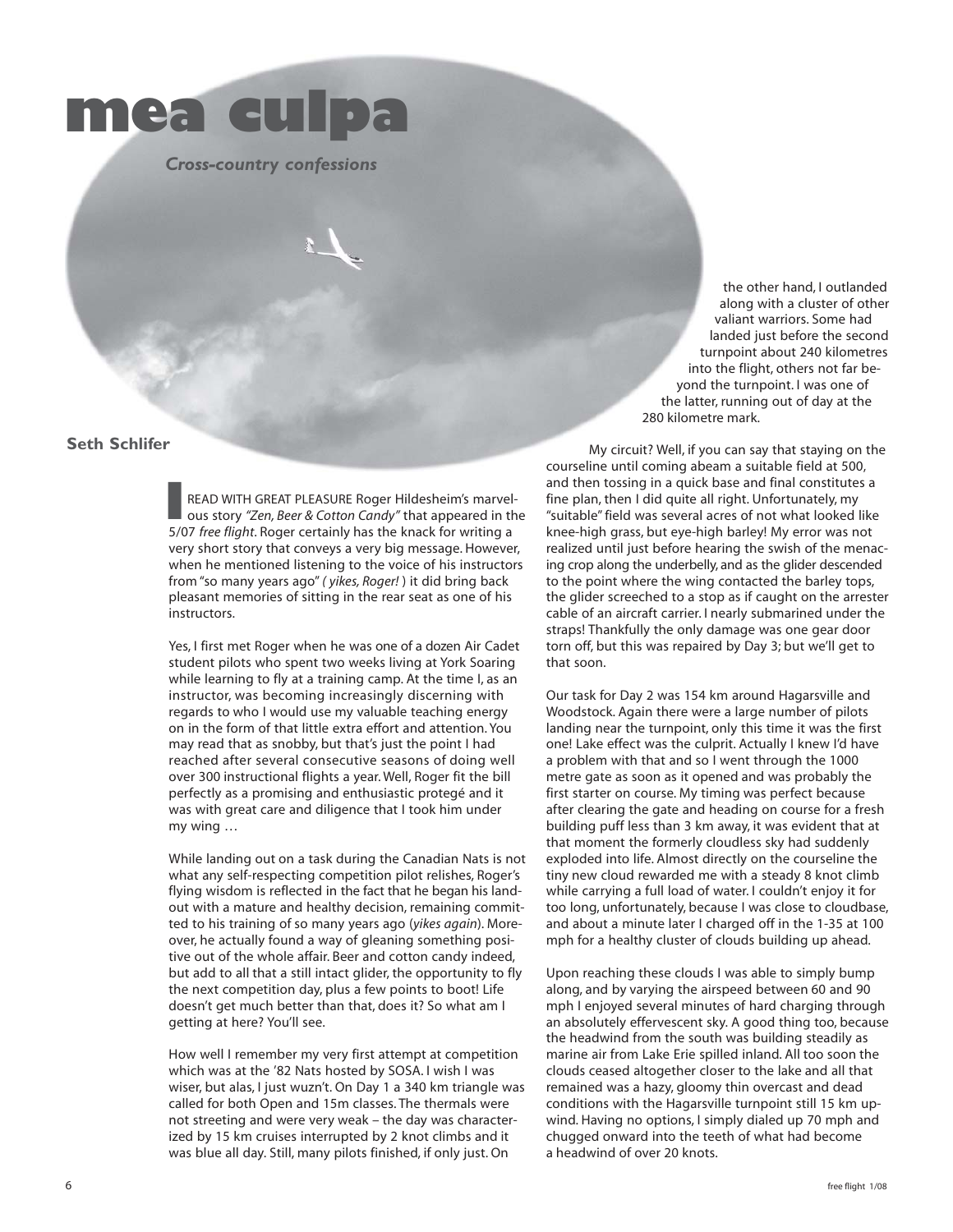I soon caught sight of Ed Hollestelle in A1 (in those days was a Pik 20B). He was some 400 feet below me off to my right and just a few seconds behind. We cruised together against the headwind and because he was flying some 5 knots faster he slowly drew slightly ahead during our glide together. I felt good knowing that after taking our photos I'd be able to ghost along behind Ed and possibly gain some help on the way out. We soon arrived at the turnpoint, and my trip time for the 37 km upwind leg was just over 25 minutes. After taking two photos I looked for Ed but couldn't find him – such is life, I'll figure things out on my own.

Here lay a great decision to be made. I could either charge on directly on course for Woodstock and take my chances with a decidedly gloomy sky but a shorter direct path, or, I could tuck my tail between my legs and retrace my path northward to return to the ginger ale sky which had got me here so quickly and easily in the first place. Being eager to make up lost points from Day 1 and realizing that the only thing certain was that the direct route was the shorter one, this do-or-die dude headed through the gloom directly toward Woodstock. After all, were there not vague ghostly shapes in the distance which looked like they might possibly be quasi-cu, or perhaps even cumulus-nebulous? Surely by distinguishing myself from all the other competitors who would chose the longer way to Woodstock, I would emerge triumphant with all my derring-do!

As a matter of fact, I soon found that my direct route lay in a region of reduced sink. At best L/D speed of 60 mph, and still with full ballast, I noticed that instead of descending at 150 ft/min I was losing just under 100 ft/min. Well, well, my L/D was now some 33% improved as a result and I worked it out to at least 48/1. Now we're talkin! I was so glad to have made such a bold and daring decision after all. This seemed to be a weak bow wave several kilometres in front of the actual sea breeze front which Ed and I had enjoyed earlier. I flew onward under the sick looking sky and varied my path slightly in either direction in the hopes of finding improved vario readings. Alas, things could not be improved upon and I gradually found myself beginning to regret my decision as I watched the altimeter relentlessly unwind.

After some 15 km of this, and losing 1000 feet in the process, I eventually relented and at about 2000 agl I turned and headed north to where the real action was, hoping I hadn't let things go too far. Now the stiff wind was a friendly tailwind and I covered the 12 km to the first cumulus with ease, arriving with about 1100 in hand. I remained very reluctant to dump the water and had stubbornly held onto it knowing that it would be of huge benefit once I recovered and got things on track again. I worked the first cu encountered but after a couple of turns and finding nothing but choppy air and pockets of sink, I headed further north to the next one along, less than a kilometre away. Same deal again, so now, from about 800 feet agl I headed further along to the next one and opened the dump valves as I headed toward it.

I reached this third cloud with less than 600 feet in hand and worked it for all I could. Unfortunately, the water had not yet finished dumping and I found myself with a real fight on my hands struggling to gain height in the ragged wind-torn thermal with almost a half load of water still on board. All the while, the landscape was drifting quickly by beneath me due to the 20 knot wind. There were a couple of nice outlanding fields alongside in case things went sour.

Finally all the water was gone but in the meantime I had fallen out the side of the ragged thermal twice and I soon found myself down to 400 with the mighty Grand River coming up fast from the east as I drifted toward it on the wind. Altogether I had drifted from field to field for some 4 km while scraping along like this until I finally tossed in the towel and dropped full flaps in order to spike myself down into a nice bare earth field which I had just finished drifting over. The wind-induced turbulence increased as I descended, and at treetop height a particularly sharp gust lifted the left wing and I felt the ship yaw to the left a bit. Everything got sorted out and I even had the presence of mind to note a low wet portion of the field and reduced the flaps enough to float beyond it in order to avoid bogging down in the soft damp soil. The touchdown and rollout was routine and I landed without incident.

As I put my parachute on the left wingtip to prevent the quartering south crosswind from lifting it, I noticed a black streak along the leading edge extending somewhat along the upper surface further out toward the tip. With a shiver I cast my eyes toward the approach end of the field and noticed that a power wire was bouncing up and down. Just then a fellow came up to ask if I was okay. He said I had struck the wire as I went beneath it. It turned out that the gust which lifted the port wing was a Godsend. That gust, perfectly-timed, had lifted the wing to just the right angle to cause the wire to simply ride over the wingtip, flicking it harmlessly over the tail, but hadn't lifted it enough to snag the wing on the wire and spin the ship around. Otherwise, the wire would have struck the tail and either cut it off, or slowed the ship enough to drop me the last 30 feet like an anvil. Either way, I would have hit the ground very hard indeed. All that just to earn 207 points and second to last place for the day. Oh, but I did come within 51 points of Peter Masak and was only 1 point behind Dave Webb. Uh, huh.

Let's see now – oh yeah – Day 3. Not one pilot finished the 170 km out and return task to Mount Forest. Here's how it went for me. I had to return for a relight, got a late start, spilled the precious contents of my water bottle and flew on in desperately hot, humid and weak conditions, in an increasingly dehydrated state, got lost for 40 km, then got on track again and struggled along until the day finally shut down and I landed at the turnpoint in a schoolyard, damaging the glider. Done. I was okay, but now out of the competition. That, dear readers, is the summary of a flight which is told in more detail in a story entitled *"Sleep late, Drink Long",* found in the ancient archives of *free flight (4/1985)*. Three days of competition and three mistakes made, yet still without injury. I had beaten the odds. Usually you're out after three strikes. Oh, I learned – and the rest of my short competition career went incident free, but that was only after maturing and dialing down the rheostat on the old macho-meter.

Can we now appreciate Roger's lovely story in all its fullness? That, dear fellow flyers, is what I'm getting at. While striving hard to do your utmost, whether it be during a personal flight or in competition, there comes that specific moment in each flight where the wisest move is just to shut the flight down and go grab the proverbial beer and cotton candy… remember that.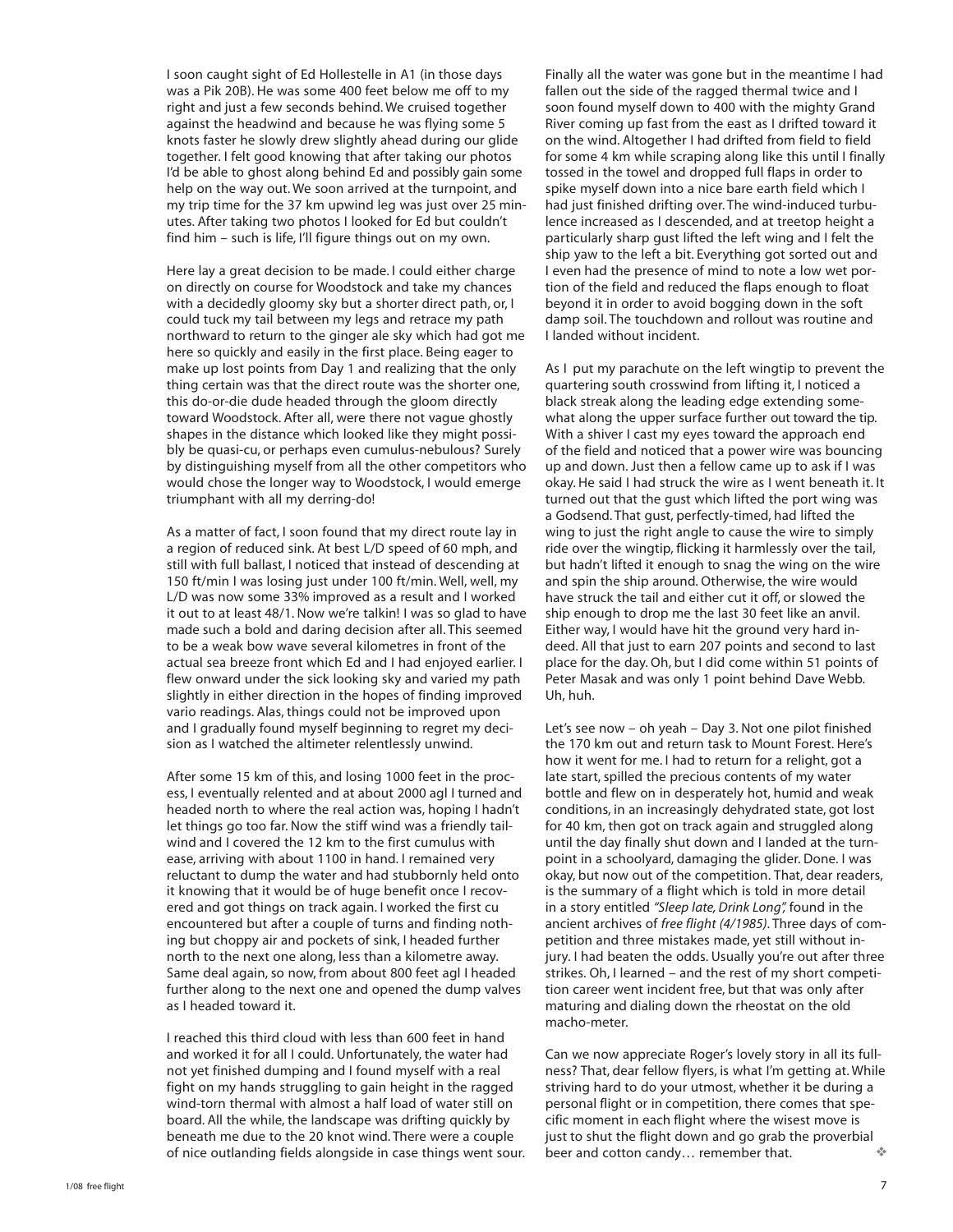# **Ridge soaring**

*from "Soaring Beyond the Basics" by Dale Masters at the Great Western Soaring School, Crystalaire, CA <www.greatwesternsoaring.com>. This is an excellent article for safer flying in the mountains.*

**IDGE SOARING** is an interesting study in contrasts. Windward slopes offer lift that is easy to work, but can also be hazardous. The air flow may be glassy smooth, or contain turbulence that is at times prohibitive. It might make cross-country flights possible for even the least experienced of pilots in low performance gliders, but usually requires operating extensively in very close proximity to the earth – in some places only moments from landing if a situation is not handled properly. Also, experience in soaring on only one type of slope could engender a confidence that is unwarranted when facing very different circumstances elsewhere. Therefore, even the seasoned pilot is wise to procure a local checkout before soaring on hills of an unfamiliar nature. **R**

While at the basic level there seems little to it (fly parallel to the slope and be sure not to hit anything), ridge soaring at its best actually presents as many subtleties, and will reward finesse every bit as much as thermal soaring. The great advantage is that it's often possible for even the beginner to stay aloft indefinitely and advance more quickly through the learning process, whereas one small mistake is usually all it takes to shoot down the same beginner in thermal conditions.

#### **Reading the terrain**

A number of different tactics may be used in ridge soaring. The most appropriate one for a given circumstance is dictated by the specific type of hill (its shape and size), and the idiosyncrasies of the resulting airflow. Perhaps the simplest way to analyze sloping ground for its usefulness in ridge soaring is to distinguish between sections

#### *Fly parallel to the slope and be sure not to hit anything.*

of terrain that act as *collectors* and/or *dividers*. Slopes and bowls that more or less directly face the wind collect it and concentrate any available lift. But slopes

angled away from the wind, or protrusions into wind, will tend to deflect or divide the flow, either ruining lift or focusing it elsewhere. Which parts of a mountain function in which way depends upon the existing conditions (primarily wind strength and direction, but also including other interrelated factors). Such relationships constantly shift with changes in the weather and sun angle.

Even a concave feature that collects and concentrates wind from a broad area may not always produce good lift. Whether it's a shallow indentation or a spectacular canyon, change in wind or sun angle can transform it from a terrific lift source to a dangerous sinkhole – or the reverse – in less than an hour. A convex feature can be even more unpredictable. It tends to divide wind flow, but if wide enough and oriented properly, might itself act as an individual ridge or thermal trigger. Depending on the vagaries of other surrounding influences, a par-

ticular mountainside could even switch back and forth from one effect to the other every few minutes.

As a slope changes shape beneath the passing sailplane, adjustments must be made on a moment-by-moment basis. For instance, even a small protrusion lying upwind, lower than the one you are working, may interrupt the lift a mile or more downwind. If you come upon such a disturbance and have enough altitude or speed to sail across it, you can probably expect a return of soarable lift just beyond. But what if it doesn't work that way? Some hills offer lift at such low altitudes that a loss of 3–400 feet means landing out, and if so, the critical decision whether to continue on or turn back must be made very quickly.

Experience will help in anticipating how a given wind might flow over variations in the surface, but, whatever your level of expertise, it is important to constantly study the route ahead and use imagination to interpret whatever data is available before flying close to high terrain.

It is usually best to first attack the nearest or highest point within reach, and then explore progressively lower areas as you descend in search of lift. A high, steep slope may sometimes provide good lift well below the crest, making it possible to arrive there low and gradually climb the hill, but it's not always that easy. When you do find yourself working lift below the top of a hill, do not assume that you'll be able to maintain one altitude indefinitely. If instead you begin to lose altitude, the slope encroaching from below will quickly shrink your usable airspace. So remember this general rule: the closer you are to terrain that extends above you, the more important it is to either climb or get away.

Also, when ridge soaring in convective conditions expect strong, possibly violent sink at any time, usually tending to roll you toward the nearby mountain. If you're too close to steep terrain without sufficient speed or room to dive away, a thermal or rotor just upwind can kill you in seconds! Always carry extra speed whenever you're very near or moving toward the terrain, and keep ample room on the windward side for diving away.

Pilots unfamiliar with slope soaring may be tempted to fly directly over the crest of a hill, and this can quickly prove to be very hazardous. If the wind is flowing from only one direction, then the crest will be where that flow levels out and starts back down; unless you find a thermal, there may be no lift over the summit itself! Meanwhile, a sailplane aligned parallel to the slope (and more or less perpendicular to the wind) will drift steadily downwind across the top, and when the sink finally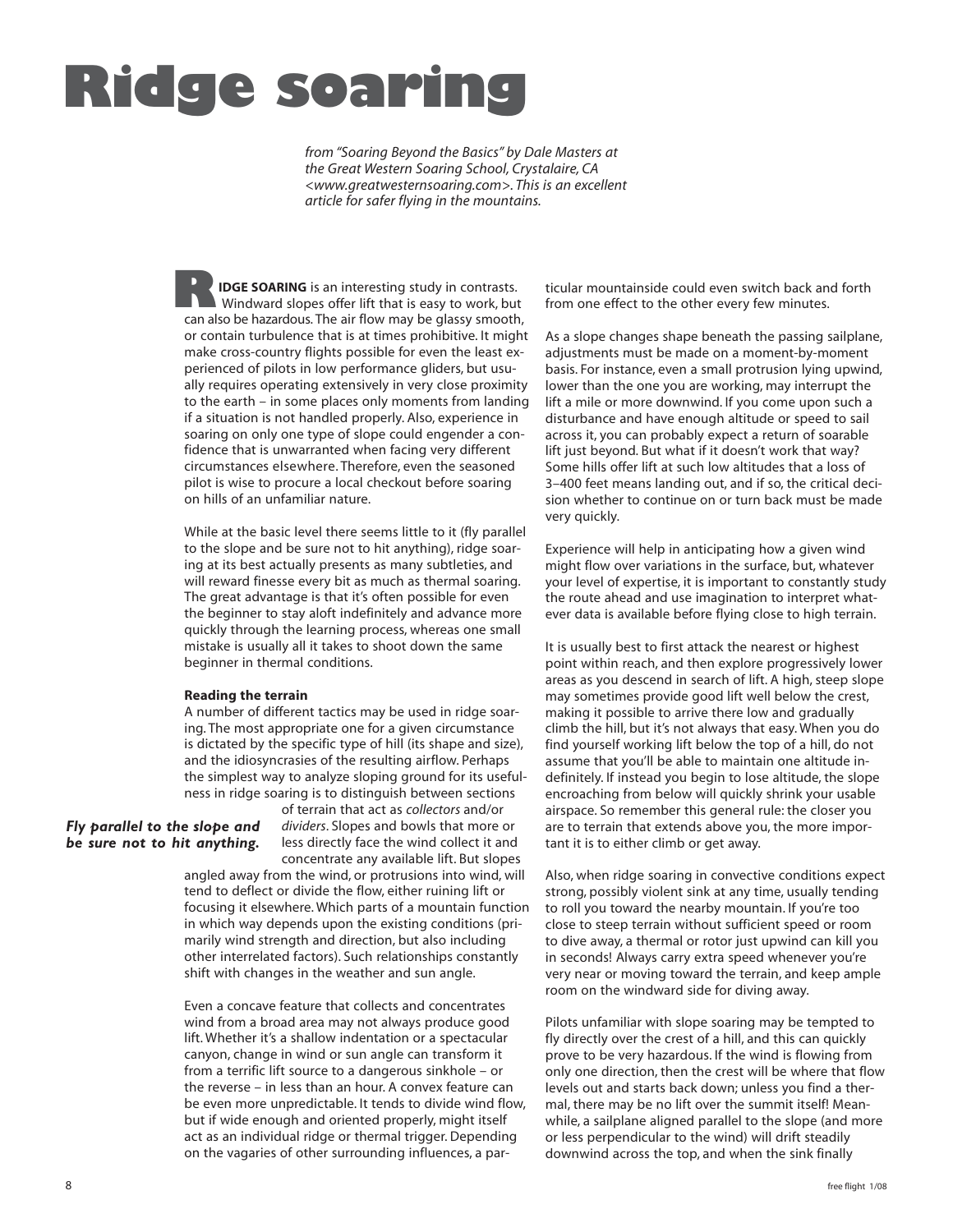grabs its downwind wing there may be no choice but to turn the wrong way, downwind, into deepening sink. Even worse, many ridge tops are so broad and flat that gliding clear across them in this situation is impossible.

However, if a ridge has wind blowing up both sides, and especially if its sides are steep and it's sharp on top, following the actual watershed may be a most useful technique. The combination of slope lift and thermals coming from both sides may make the ridge top soarable even when there is insufficient lift of either kind on either side. Yet this is inherently hazardous stuff for several reasons.

#### *Carry extra speed whenever you're very near or moving toward the terrain.*

First, the crest directly beneath you is impossible to see, and it (or the tree tops on it) may rise and fall abruptly as you fly along. Also, the localized airflow

might be extremely inconsistent – especially if thermals are strong – and sudden sink is a serious possibility. When the bottom drops out, you could be forced to turn away from terrain in a direction that would leave the ridge standing high between you and a safe landing. If you are not already fairly familiar with mountain soaring, save this adventure for later, and don't try it at all until someone with more experience has demonstrated that it is workable and safe on any particular hill. Too many soaring pilots have already crashed on ridge tops; we don't need more!

Even very large and/or steep mountain slopes can be useless for ridge soaring if they are serrated by multiple drainage patterns. Airflow typically reflects the shape of the hill. So in ragged terrain the most windward points act principally as dividers, deflecting the best lift so far back into sharp ravines that working it becomes dangerous. Be very leery of flying too far back into long, narrowing canyons, especially when wind is striking the overall slope diagonally. The lift may seem fine at the outer end where the canyon is wider, but as you proceed toward the head of such a canyon the spur upwind will sneak closer until at some point it dumps turbulent sink directly onto your ridge. Then, suddenly, you're descending into rising terrain, needing to turn away in very limited airspace toward the increasing sink from that other ridge. As the sink deepens, you could find yourself diving for survival, straight downstream, horribly close to a high canyon floor – beneath the lift you were using moments before. In addition to all these problems, as



the hills rise around you they might require a circuitous and much longer route back out to the safety of open airspace – perhaps farther than you have sufficient altitude for. In seconds, this scenario can become a genuine dead end!

One real-life case in point involves all the above hazards in very big and complex terrain, made even more serious by our having never been there before … We were at least 6000 feet higher than the valley we had come from, and climbing with ease, holding an even distance above the ascending spine of a steep ridge. Although our slope was itself quite large by ordinary standards, it was merely a secondary watershed extending almost perpendicular from the towering crags of the main summit far above. To complicate matters further, the actual wind aloft was from the far side of that enormous mountain, reaching our hill only after dumping over and curling around. The lift was weak but steady, yet the spectacle of gorgeous stair-step lakes sliding into view as we rose was very distracting. Then we rounded a bend and suddenly realized that the canyon floor had been rising even steeper than the crest of our ridge. Just ahead the slope below us dwindled to nothing, our canyon narrowing to a small alpine meadow surrounded by granite walls further up. Since we were unfamiliar with this area, not only did we lack anticipation of what lay around every rocky corner, we also had no local knowledge or feel for how the everhigher terrain might affect our fortunes … We immediately turned back out toward safety, but so little room was left beneath us that some heavy sink from the snowfields overhead, a bit of indecisiveness, or fear-inspired sloppy stick work could have made it a very close thing! The key to our finally soaring over the great summit lay in that timely retreat.

Other subtle hazards also lie in deep canyon terrain, waiting to trap the unwary pilot. Imagine a wide stretch of high ridge with two spurs extending out from it, not quite parallel to each other, but closer at the bottom than at the top. The mouth of the canyon, then, is narrower than the top, and wind that flows in will tend to spread out rather than converge and rise. A soaring pilot attempting to cross such a canyon from below the upper ridge could find mostly sink and be obligated to turn away for a downhill run into the wind just to escape the canyon alive!

Also, the more complex any piece of terrain is, the more likely it is to produce sudden and unpredictable changes in airflow. Think of it this way: flying near a single slope is relatively more hazardous than in completely open air space, and flying near two slopes doubles that level of hazard. But when your long-winged aircraft is actually surrounded by rocks, your freedom of movement is so restricted that even a bit of thermal sink could be very bad news indeed! Here we're talking about one of the most perilous situations in soaring, and, although it may offer tempting results, it is no time for cockiness.

So, if you don't honestly believe you're already a pretty good stick-and-rudder pilot who can fly unusual attitudes in extremely dynamic conditions without using the instruments, do us all a favour and just stay away from deep declivities in high terrain. However, if you do decide to tackle such an environment, a careful but confident aggressiveness is vital. Even so, you must earn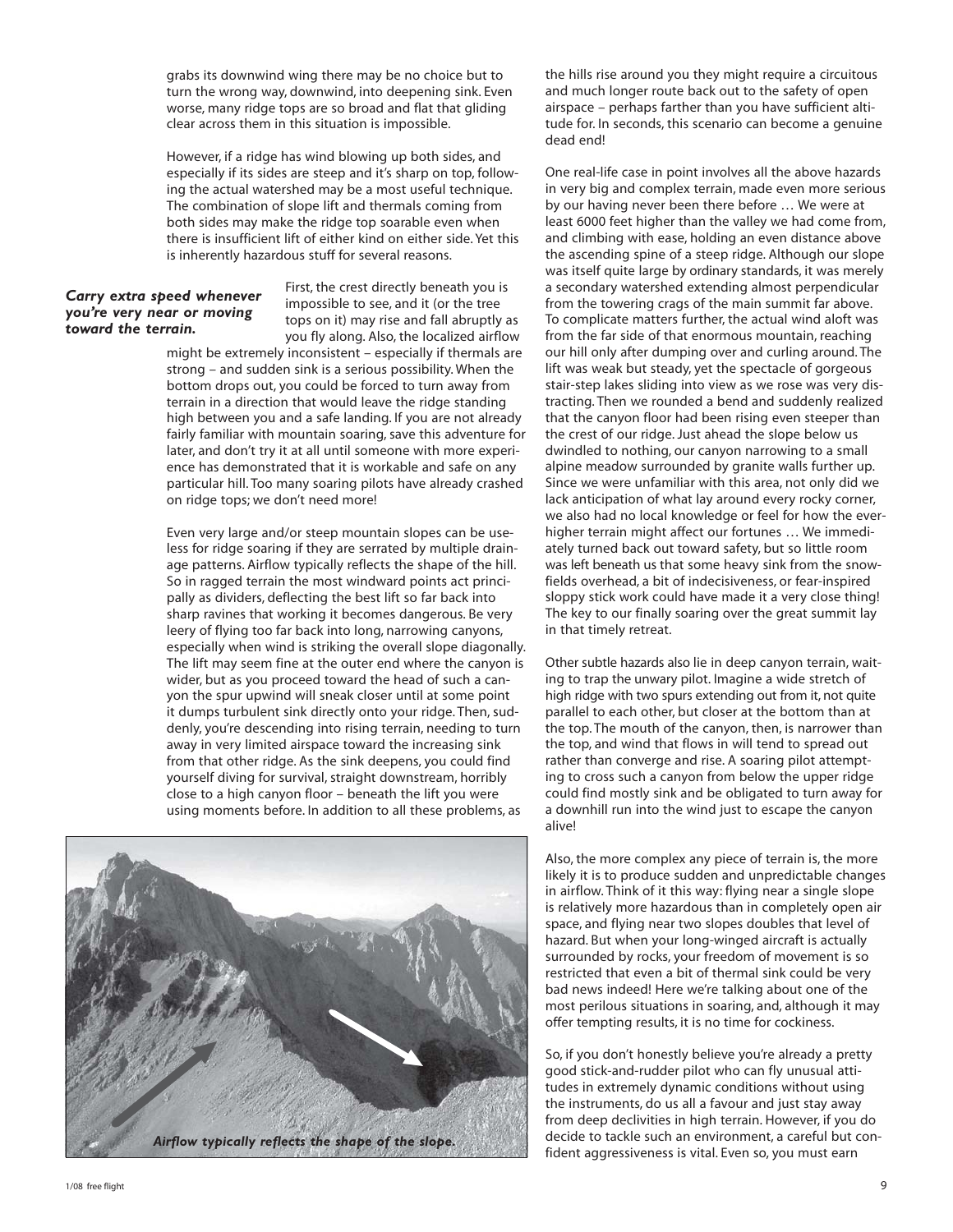your confidence gradually, in various conditions, and expect many hair-raising surprises!

There are places where an entire range of mountains offers no good slope lift in the conventional sense near the surface, although we may find lift that feels more like wave a short distance upwind. (Or perhaps powerful slope lift near the surface leads directly up into this wavelike lift – plus more of the same further upwind of the mountain.) Some pundits would argue on technical principles that unless there is down-sloping terrain upwind, it cannot be an actual wave. Maybe so, but nevertheless, in terms of using it effectively, it may help to think of this sort of lift as a kind of wave. Air is piling up the way river water does on the upstream side of a bridge pier. It may be better to work such lift by facing the wind and hovering, more or less stationary relative to the hillside, rather than tacking along it. This soaring condition may remain steady all day, but it can also flow through with the wind or suddenly break. When it does, penetrate a short distance looking for another surge of lift forming upwind. If you find zero sink, circle or figure-8 in it while drifting back to where the lift was before. There, the rising of terrain beneath you might again strengthen zerosink. If your mountain is large and steep enough and presents a wide enough obstruction to the wind, there can actually be more wave further upwind, well away from the hill (like a secondary wave, only reversed). Such a condition implies relatively stable air at that altitude, and therefore indicates a possibility of more conventional wave downwind of these same mountains.

Most pilots seem to think of density altitude as a problem only during take-off and landing, but in the high country it can be like having the Devil for a copilot. Remember that the atmosphere is about two percent less dense for every thousand feet above sea level. If you're maneuvering in the head of a canyon at ten thousand feet, you'll need another twenty percent more room to complete a turn – and considerably more if it's a hot afternoon in July with even warmer air surging up from below.

At the other extreme, even very low and shallow slopes can produce perfect ridge lift as long as they are smooth and uniform. Over terrain such as the Appalachians, it is often possible to push a sailplane all the way down to a wingspan or two from the surface, converting the stronger lift there into greater airspeed. The lower you run a ridge, the more speed you need – not only for maneuverability, but also to skip across short sections of sink. If it's a truly 'ridge-runner' day, there will be plenty of lift to make high speeds near the surface a safe and practical possibility. If not, don't try it, it is not worth the risk! There is, after all, so little air being collected by low or shallow slopes that, even in strong wind the likelihood of climbing from below the crest is quite slim. Besides, in such small terrain you might not be much above landing pattern height for long stretches of time and/or distance. Therefore, in regard to the lowest of ridges, your rule should be: don't even *try* to soar below the crest!

This last example, and our earlier story about nearly having to land in an alpine meadow, both suggest a very important point that may sound trite but is sometimes not really obvious when you're up there soaring. It's easy to be lured onto a hill where there is too little slope beneath you to provide sufficient lift. The bottom of a slope (especially the bottom of a canyon) is no place to be in *any* aircraft, especially one with no thrust!

To this we must add further subtleties about changes in the degree of slope. Whether the slope is convex or concave, either kind of inconsistency can cause the airflow to separate from the surface (just as it does due to unsmoothness in the surface of a sailplane wing) and therefore seriously weaken orographic lift. If this does happen, you could find yourself suddenly descending onto terrain directly below you at close range – terrain which is by definition flatter/wider, and therefore harder to fly safely away from. There is a potential bright side to this phenomenon; the place where upslope winds separate from the surface is just where a thermal is most likely to do the same! So, whether you're climbing by a change in slope or rushing by it horizontally, look – and *feel* – for a change in lift rate, and if it weakens, or if there is increased turbulence, look immediately upwind (away from the hill) for a possible thermal.

Always remember, too, that sloping terrain above you promises nothing; it's the terrain below you that counts! (The same is true of thermal hunting, of course; those black rocks may be hot enough to cook on, but if you're looking horizontally at them, the lift they're kicking off will all be above you and out of reach!)

Even in the absence of strong wind, the day's first lift normally will be found above some sort of sloping ground. If sun and wind are coming from approximately the same direction, lift should be easy to locate. However, if they oppose each other at an odd angle, it may be so broken or intermittent that simply staying up is a great challenge. But whether it amounts to weak thermals enhancing ridge lift or vice versa, either can usually be expected to strengthen as the sun rises in the sky.

Then, aside from any squalls or frontal-related activity, expect both thermals and wind to weaken as the sun lowers toward evening. Overconfidence from a long day of powerful ridge soaring can turn to dismay as you realize you've lost unrecoverable height, late in the day and many miles from home – with even smaller prospects for good thermals away from the hills.

#### **Visual information**

Some kinds of vegetation can provide reliable indications of wind strength on the slope itself. The leaves of hardwood trees are often turned over by strong wind, and show a lighter color. In this way, streams of air that would be felt as gusts to someone standing on the hill are visible from above (and sometimes for many miles) as swaying, snakelike patterns in shades of green flowing over hillsides distant and near. Similarly, lift is also easy to 'see' on open slopes covered with tall grass, though not from as far away. Bare trees and conifers, however, don't serve as well in this sense, their movements being visible only from much closer range. In any case, when soaring in conditions so weak that the vegetation is moving very little, if you do see an isolated patch of motion, it's announcing a pulse of stronger wind, or possibly even a thermal.

Not only can such information reveal where the lift might be stronger, a lack of it may warn the wary pilot away from certain areas of weaker lift, or even sink (in the lee of an upwind hill, for example). Similar information can be had from the ground, perhaps completely out of sight of the hill in question. If trees around your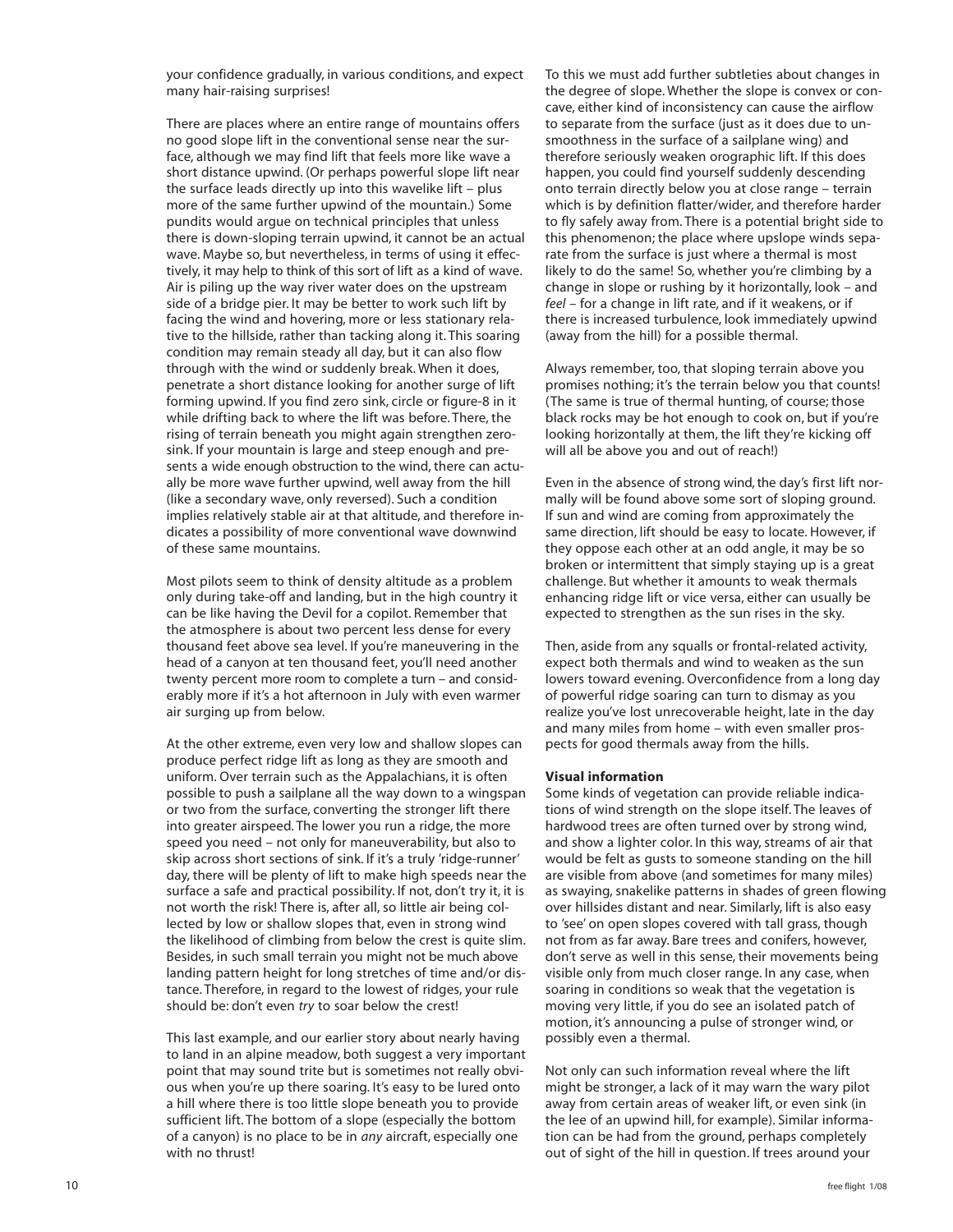

airfield are moving steadily and the wind is from the best direction, the chance of finding workable lift 2000 feet up on a steep mountain is good. However, if your hill is extremely low or not very steep, then a mere breeze at the airfield may instead imply insufficient wind on top.

Birds, of course, serve as excellent markers. Indeed, they are often selective enough to cruise at only the optimum altitude and distance from a hill, and they will also stop and work individual 'sweet spots' where a concentration of flows creates stronger lift. If there are isolated clouds,

*Approaching a ridge from downwind is a spooky thing to contemplate …*

watch the movement of their shadows for an indication of wind direction and strength. Remember, though, that if their bases are far above the high terrain, they may indicate an entirely different wind direction (and probably higher

wind velocity) than will be found down on the hill.

Shadows themselves can be significant factors in soaring close to a hill. Lift that is weak and barely soarable in the sun may become too weak and unsoarable when a large cloud shadow moves over. Conversely, weak, barely soarable lift over shaded slopes may quickly strengthen, and even offer thermals only moments after a patch of sunlight opens. In this way, very early or late in the day, you may find your fortunes affected by clouds that are many miles away, between you and the low sun. Such changes can be anticipated by watching the landscape ahead and the cloudscape up-sun (and upwind) for their advance. A line of cu along a ridge certainly suggests good lift of one kind or another, but if thermal activity is strong, it can also generate serious thermal sink that could render straightforward slope lift more difficult or even unworkable.

Ideal slope lift may also be spoiled – or improved – by other rotor or wave superimposed on the terrain. These can have highly variable influences on ridge soaring conditions. Depending on their position relative to the hill, each can mean lift or sink, and if they are moving across the landscape their effects may swing from one extreme to the other in a few moments, or in only a short distance along the slope itself. Either way (and with or without clouds or shadows), if you're slope soaring in otherwise steady conditions and suddenly encounter unexpected sink, turning directly upwind can put you back in thermal, rotor, or wave lift that may be moving onto the ridge. This

might also be the best chance to escape the hill if that is what you wish to do.

When a summer shower blows through, the wind will probably either increase or decrease depending upon the stage of convection within the cell itself as it passes. Here again, wind strength is not the only thing to consider. Since the cloud is approaching from upwind, you are on its downwind side, and it could dump heavy sink on your hill as well as water on your aircraft! Also, if the cell is still gathering strength, a sudden lowering of cloud base is possible. Moreover, if the inflow of an approaching convective cell deflates your existing wind, it may leave scant time and altitude with which to get safely away. Whatever the case, expect little or no wind immediately after a strong shower. Then, if the wind does freshen again, look for its direction to rotate clockwise (in the northern hemisphere). Whether this change has a positive or negative effect on the soarability of any particular hill depends upon the slope's orientation, and therefore that too can be anticipated.

Another example of superimposed atmospherics is a standing wave from an upwind hill. If the hill is roughly parallel to the one you are on, the question is whether they are in or out of phase. Where the wave crest lies upwind of a slope, wave sink might be directed onto it, effectively canceling lift. If the wave crest lies directly above a slope, rotor could be a serious problem near the surface, yet the ridge as a whole may also serve to amplify the wave. But if the wave crest lies slightly downwind of a slope, the lift down low will almost certainly be enhanced, while the wave could be weakened (or even canceled out). With luck, though, either of these last two examples might present an opportunity to climb easily from low altitude right up into the wave! Now imagine a wave occurring about twenty degrees out of parallel with a long, straight ridge, and therefore crossing it. Each of the effects mentioned above may be present at different points along the hill! It would then be even more important to anticipate conditions at any particular place on the hill before committing oneself there.

Approaching a ridge from downwind is a spooky thing to contemplate, in view of the potential for great lee-side sink and turbulence, but it can be done safely and easily in some situations. If you have enough height (at least several hundred feet above the hilltop), it is sometimes possible to porpoise carefully across without much loss of altitude. Any large area of sink should be traversed by the shortest possible path in order to minimize time spent losing altitude. However, it's usually best to approach the ridge itself diagonally, allowing room for a diving turn away if you arrive too low in strong sink. (You also need a feasible plan for the moments after that!) If these priorities are not compatible, postpone such an into-the-wind crossing until you have better position or more height.

When approaching a slope from upwind, it's not unusual to encounter sink before reaching soarable lift – perhaps even over the bottom of the hill. Sink at such a time and place may cause some doubt about the lift expected closer in, but there should still be time to look for visual signs. Even if they are absent, by the time you near the slope itself, sink should begin turning to zero sink – that is if the lift really is working. However, once the bottom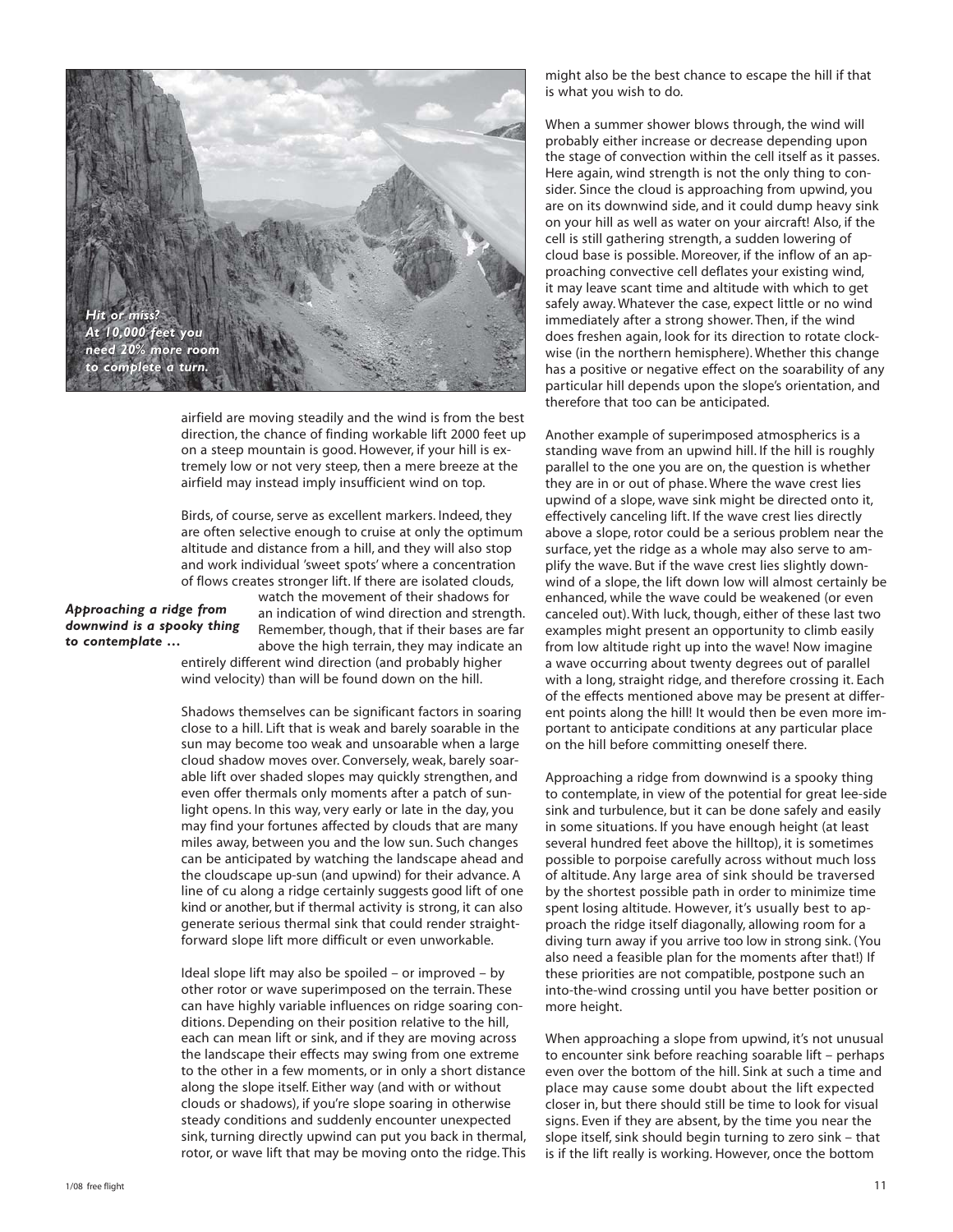of the slope is behind you, if you're still descending, you must quickly rethink whether you want to go any nearer. Don't forget that you are starting with a tailwind so your turn away from the hill might consume more airspace than you expect! And then, wherever you're going after that, you will be bucking a headwind …

If you intend to glide away from slope lift and arrive somewhere else as high as possible, first climb as high as you can on the hill. If you are leaving to windward, depart from the highest point you are able to reach and porpoise directly into the wind until you begin losing altitude before turning toward your destination. It is sometimes possible to advance miles into the wind this way without signifi-

cant loss of altitude while creating a better glide angle to the next objective. If departing downwind, again, get as high as possible. There will inevitably be an area of strong sink in the lee of the ridge, so take the shortest route across it

(not diagonal to the wind) to minimize your loss of altitude. These considerations are especially important early or late in the day, and whenever there is little or no thermal lift.

#### **Technique**

It seems that most pilots who are not used to ridge soaring make the same few predictable mistakes. Some of these only impair performance, while others increase the level of hazard. When flying very near terrain, however, anything that lowers performance also raises the level of hazard.

First, anxiety about proximity to the surface tends to make those who are unfamiliar shy away from a hill by leaning in the cockpit with their upper bodies. A pilot doing this cannot see as much of the ground moving beneath the downwind wing, and in this environment that particular information is the most important. Holding such a position also becomes uncomfortable and fatiguing. Just as when people lean away from an ordinary turn, it's a sign of fear that should be dealt with earlier, on the ground, not in critical flight situations.

Banking the aircraft away from a slope while in straight flight is another common mistake; it is not only inefficient, it also requires the fuselage to be yawed toward the hill. This mistake can occur for two different reasons. One is the same anxiety mentioned above. The other is more complicated but, being mechanical, is perhaps easier to solve. When flying approximately perpendicular to the wind, your crab angle may be very pronounced, and the visual effect of the ground moving by sideways at close range prompts an erroneous response – an unconscious continual bank to windward. Meanwhile, staying in lift demands a flight path parallel with the slope, and since the windward wing is down, opposite rudder becomes necessary in order to remain near the slope.

Such a problem might sound silly on paper, but experience has shown that almost everyone does it until they are truly comfortable soaring near mountainous terrain. It is also one of those errors that seem to return with other bad habits after an extended time away from soaring. The solution lies in consciously setting up an appropriate crab angle and then keeping the wings level and the yaw string straight. Once the ship is really straight and level,

use small coordinated turns as needed to adjust the crab angle so your flight path remains a constant distance from the slope. Remember too that if the wind direction is diagonal to a slope, different crab angles will be necessary when running along the ridge in each direction.

Another mistake, which is common when the area of lift is limited, is going too far and flying out of lift before turning back. This can quickly waste all of the altitude gained on one pass before beginning the next; if conditions are weak, it could even shoot you down. Instead, anticipate where the lift will end, turn back earlier than necessary the first couple of passes, and then gradually explore further each pass. This will almost surely result

*Most pilots who are not used to ridge soaring make the same few predictable mistakes.*

a little higher, since no precious energy is being wasted. To maximize altitude in an other-

in your being able to ride the slope

wise static ridge soaring situation, restrict your flight path to the section with the strongest lift. If a hill is, say, a mile long, then the area of good lift will probably only be about half of that, with an even better, smaller 'sweet spot' inside of it. A quarter mile is plenty of room to maneuver and reverse directions. If such a sweet spot is found on two successive passes, anticipate it. Porpoise each time you pass through it, or perhaps turn momentarily a few degrees toward the wind. Where there is enough room, it might be appropriate to circle (being very careful to avoid both traffic and drifting too close to the hill). Such resourcefulness will result not only in staying higher, but could make it possible to reach other lift and get away.

One problem with working very weak ridge lift is that the zone of lift can be terribly narrow. When turning away, you may leave the rising air and lose more altitude before returning to the hill than was gained beforehand. In some instances a careful fluctuation of airspeed can help. Assuming you've carried some extra speed while passing close to the terrain, it's possible to trade a bit of that speed for altitude while changing directions. The idea is to achieve a smaller turn and lesser sink rate while pointing away from the hill, putting you back in lift sooner and higher. That original speed must be regained at the end of your turn to make the maneuver safe, and an awkward recovery could result in diving on the hill – that would be counterproductive to say the least.

This technique requires a delicate feel for the specific aircraft in slow, turning flight, as well as real confidence in soaring near high terrain. Moreover, it is only truly useful when the lift or terrain is marginal. Therefore, as we've said elsewhere, if you are new to this environment, leave such advanced methods for later, or perhaps ask someone who is more experienced to come along the first time you give it a try. If they demonstrate reluctance in any particular circumstance, perhaps you should too.

Anytime it's unusually rough, allow some extra distance between you and the surface (rough air usually means strong wind or strong thermals, including thermal sink, and therefore ample lift further from the slope). In such conditions, be sure to tighten your harness right down to the point of discomfort. Slamming your head against the canopy is decidedly more uncomfortable, especially if you break one of the two! é.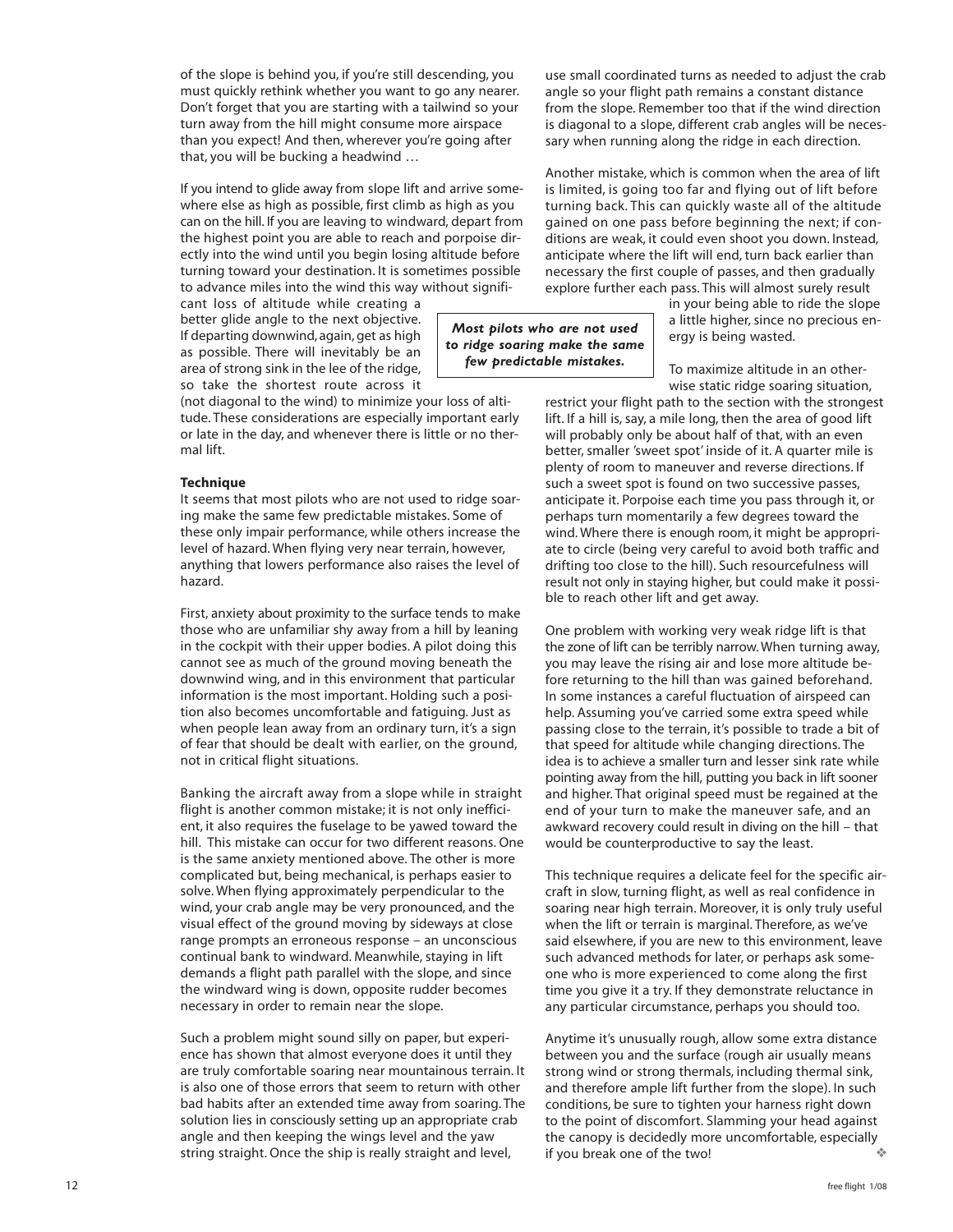## **2008 World Gliding Championship**

**Dave Springford**, SOSA



**T**HIS SUMMER from 2 to 16 August, the Canadian Team will be in Luesse, Germany to compete in the 30th World Gliding Championship. This is the first time that the Worlds will be held in different locations for the various classes. Canada will be represented in the 15m and 18m classes. The Standard, Club and World classes will compete in Rieti, Italy in early July. This split in competition sites was introduced along with a two pilot per country per class limit, intended to reduce the team flying advan-

tages many of the European teams enjoy as well as the number of competitors at each site to improve safety for the competitors.

Luesse is located about 70 km southwest of Berlin in the Belzig area and is described as Germany's best flatland soaring site. It overlaps the same flying area as Leszno, Poland located 270 km to the east and the site of earlier world contests in 1968 and 2003. During the pre-Worlds in Luesse last summer, the daily winners averaged speeds between 90–130 km/h over distances ranging from 300 to 350 km each day. Canada will be represented by the three top pilots on the Canadian seeding list: Willem Langelaan, flying an LS10st in the 18m class, Jerzy Szemplinski, flying an ASG-29, and Dave Springford, flying an ASW-27, both in the 15m class. Jörg Stieber will be our team manager.

**Meet the Team** The team is fortunate to have Jörg as our Team Manager. A seven-time Canadian Champion, he brings a wealth of experience and knowledge to the team, having represented Canada in two World Gliding Championships: Wiener Neustadt, Austria in 1989 and Uvalde, Texas in 1991. His experience at the World level, his soaring knowledge, and German heritage will be invaluable to our team.

Willem learned to fly in Holland as a teenager and qualified for the Dutch Team in 1973. In 1974, he immigrated to Canada and settled in Calgary, flying at Cu Nim. In 1982, Willem became the Standard Class Champion and qualified for the Canadian Team. He flew for Canada at the World Gliding Championship in Hobbs, NM in 1983. After a 17-year hiatus from soaring to spend time with his family, Willem returned to gliding and contest flying in 2000. In 2007 he became the Canadian Champion and qualified for the Canadian Team.

Jerzy became a glider pilot in his native Poland when he was 16 years old. At 19 he started flying in competitions and became a junior vice-champion of Poland. By the age of 22, he had completed all the requirements for the FAI Gold badge with three Diamonds. For the next eight years he participated in national contests as one of the youngest pilots in the country and also represented Poland in various international contests. Jerzy and his family immigrated to Canada in 1985 and after a return visit to Poland in 2002 was inspired to continue soaring. He joined SOSA Gliding Club that year and took part in his first gliding competition in Canada. He has since flown six national contests and

represented Canada in contests in the USA. Jerzy holds three Canadian distance records, is the holder of a 750 km badge and has several flights over 1000 km. He is actively involved in sponsoring, supporting, and coaching the Canadian Youth Soaring Team.

Dave started gliding at the Gatineau Gliding Club when he was 12 and flew his first solo with the Base Borden club when he was 15 and has now 2300 hours in gliders. Dave has been competing since 1989 in both Canada and the US and holds 3 Canadian speed records as well as an FAI Gold badge with two Diamonds. He has been active with Canadian Advanced Soaring for the past ten years and has been a regular coach in cross-country training seminars and clinics across Ontario and Quebec.

All the members of our Canadian team are avid promoters of cross-country flying in Canada and have devoted much time to helping others develop their skills through cross-country clinics and seminars. They have also been involved with encouraging and teaching youth through the Youth Soaring Team and Junior training camps.

Most European teams receive substantial government support to train for and participate in World contests. No such funding is available in Canada and the costs are typically borne by the competitors. How can we help them? There are several ways: through club efforts, corporate contributions, and individual contributions.

It will cost each pilot about \$15,000 and a team total of about \$50,000 to represent Canada in this World contest. Air fare, glider rental, car rental, room and contest expenses make up this cost. For example, a contest aerotow is priced at 50 Euro and the entry fee is 950 Euro!

The team is working on fund-raising initiatives through corporate contacts, but without visible support from within our own Association, many corporations are hesitant to contribute. SAC has two funds available to support the Canadian Team. The Wolf Mix Fund is a capital fund where half of the interest generated each year is available to the team. This is much like the Pioneer Fund where the capital assets are protected for the future. The World Contest Fund is a cash fund where all contributions are available to the team.

**Clubs** The National Gliding Week promotion under the leadership of John Mulder is explained in detail in John's side-bar on page 17. Let's try to get all Canadian clubs involved! Membership raffles at the club level – during the club AGM or Awards Dinner, tickets can be sold to club members for a free membership in the club. The price of the ticket will vary from club to club depending on the size of the club and cost of club membership. The club executive may decide to donate the prize, or the club can be paid from the proceeds of the raffle with the balance allocated to the World Contest Fund. This is a very low workload idea that has the potential to **p17**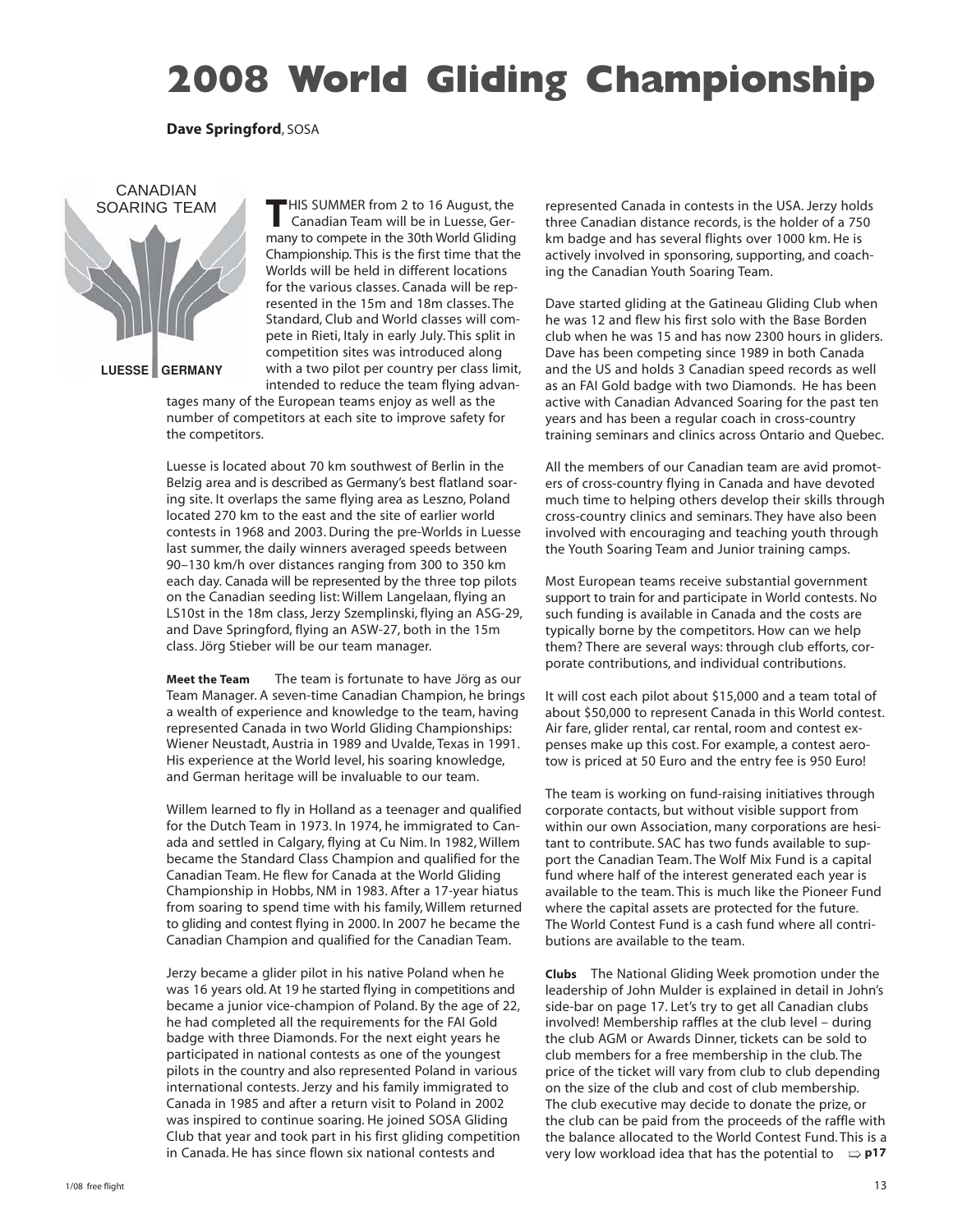## **Miscellany**

#### **SAC membership 2007**

There were 1131 SAC members in 2007, an increase of 35 from the year before, bringing membership back to the 2004 level. There was a significant shift in the membership demographics with adult full year members. Total membership is off the 10 year average by 5.5%, but that is an improvement from last year when it was down by 10%.

Looking at the big changes in club membership in 2007, SOSA's is the result of a large decrease in their Air Cadet camp, so regular membership is stronger than the numbers suggest.  $10 yr 2007 8$ 

|                       | 10 yr | 2007           | %    |
|-----------------------|-------|----------------|------|
| Club                  | avg.  | total<br>18    | avg  |
| <b>ACES</b>           | 11.7  | 154            |      |
| Alberni               | 11.9  | 7              | 59   |
| <b>ASTRA</b>          | 10.6  | 8              | 75   |
| Air Sailing           | 16.3  | 15             | 92   |
| Bonnechere            | 6.2   | 6              | 97   |
| Cantons de l'Est      | 10.7  | 15             | 140  |
| Central Alberta       | 13.6  | 16             | 118  |
| Champlain             | 52.9  | 41             | 78   |
| Cu Nim                | 58.7  | 53             | 90   |
| Edmonton              | 48.2  | 41             | 85   |
| Erin                  | 22.2  | 9              | 41   |
| Gatineau              | 80.2  | 63             | 79   |
| <b>Grande Prairie</b> | 8.5   | $\overline{7}$ | 82   |
| <b>Great Lakes</b>    | 23.2  | 30             | 129  |
| Guelph                | 25.4  | 20             | 79   |
| London                | 33.2  | 45             | 136  |
| Montreal              | 91.2  | 76             | 83   |
| Outardes              | 22.4  | 9              | 40   |
| Pemberton             | 9.8   | 8              | 82   |
| <b>Prince Albert</b>  | 16.2  | 17             | 105  |
| Ouébec                | 51.6  | 54             | 105  |
| Regina                | 17.1  | 7              | 41   |
| <b>Rideau Valley</b>  | 31.7  | 41             | 129  |
| <b>Rockies</b>        | 29.8  | 40             | 134  |
| Saskatoon             | 17.8  | 18             | 101  |
| Silver Star           | 13.6  | 20             | 147  |
| SOSA                  | 162   | 139            | 86   |
| Toronto               | 19.5  | 17             | 87   |
| Vancouver             | 78.8  | 50             | 63   |
| Winnipeg              | 56.5  | 51             | 90   |
| York                  | 105   | 137            | 130  |
| Non-club              | 25.6  | 31             | 121  |
| Air Cadet League      | 14.8  | 22             | 149  |
| totals                | 1197  | 1131           | 94.5 |
| membership in 2006    |       | 1096           |      |

#### **Slow down the revolving door**

There continues to be a very high turnover, particularly of new members. Almost 30% (313) of the 2006 members did not renew with their clubs in 2007. Of this, close to two thirds of the non-renewals were regular adult members. As in past years, non-renewals were mostly first year members. The pattern shows that we attract sufficient new members each year to maintain and even increase membership, but clubs have problems with retention.

This is consistent with a study conducted by the British Gliding Association a few years ago and observed in a number of other countries. The study suggested that a fairly small improvement in membership retention would change the overall picture, and this would seem to be the case in Canada also.

Turnover drops off dramatically after the second year. So if a person rejoins following their second year with a club, there is a high probability they will rejoin in year three. If they rejoin in year three, there is a greater than 95% chance they will continue in year four. The data suggest that it would pay dividends for clubs to put in a greater effort in encouraging first year members to continue for a second year.

#### **Jim McCollum**

*Suppose that all clubs between them were able to retain on average just a single extra member a year over the last decade. Total SAC membership would now be greater than the heydays of the early 1990s with well over 1400 members!*

*Are your students always given encouragement and attention or are they treated mostly like indentured slaves; or perhaps there is some family unfriendliness in your operation that is the cause. Do you even know why people leave your club – have you asked them? It's YOUR bottom line that will be affected in 2008, so how much effort do you want to make to have one more student rejoin!? Tony*

#### **Air Cadet report for 2007**

Some 230 air cadets completed the Air Cadet League of Canada's glider pilot training program and were awarded their glider pilot licences in 2007. The number of young persons in the Air Cadet program continued to climb, reaching 26,500 – exceeding the combined total for army and navy cadets.

As in 2006, the top five cadet glider pilots spent a week at the Gatineau Gliding Club, with most gaining sufficient P1 airtime to do familiarization flights with the cadet program next season, all qualified for a B badge, and at least two qualified for a C badge. The new director of cadet operations at DND is Major Bill Fox, taking over from Major Al Wardle. Major Fox is an enthusiastic person and has expressed an interest in joining a gliding club next season. He did two flights in a Puchacz during the cadet week.

The operation at Debert, NS is an interesting one in that it reflects an increasing interest in soaring by the cadets. The Air Currency Enhancement Society (ACES) is a joint club – air cadet operation that has recently acquired two 1-26s. Recent discussions that I have had with Air Cadet officials suggest that they may be becoming more open to soaring and gliders beyond 2-33s. The cadets currently have seventy-seven 2-33s.

There were 76 air cadet members of SAC in 2007. This is down from recent years and is more than accounted for by a drop in the number of cadets in southern Ontario. Another factor is that some have become junior members of clubs, once they reached the age 19 limit for the Cadet Program.

The recipients of the SAC pilot training achievement and continuing flying awards were announced at the Air Cadet League of Canada's semi-annual meeting held in Ottawa on 23 November. Congratulations to:

Angela Day, Kanata, ON Matthew Swan, Fort Erie, ON Colin Van Es, Carstairs, AB

The recipients are selected by the Air Cadet League of Canada and the scholarships are supportd by the Air Cadet Fund. In recent years this fund has received important support from a retired engineer at Boeing Aircraft who, along with Shorty Boudreault and Barrie Jeffery, was a member of Canada's first team to participate in the World Contest.

**Jim McCollum**

#### **Nitrogen used to fill aircraft O2 systems**

Airlines all over the world are being warned to check that there is actually oxygen in their aircraft O<sub>2</sub> systems after an embarrassing mixup by Qantas Airlines at Melbourne International Airport. For ten months, crews have been filling airliner O<sub>2</sub> systems from a nitrogen cart that's supposed to be used to fill tires. The mistake went unnoticed until an observant aircraft engineer spotted service workers using the cart and asked what they were doing. When they said they were topping up the oxygen, he said, "No you're not, that's a nitrogen cart."

As anyone who works with industrial gases knows,  $O<sub>2</sub>$  tanks have different fittings than other gases to prevent exactly this kind of mix-up. However, when the crews discovered the fittings on what they thought was their new  $O<sub>2</sub>$  cart didn't fit, they swapped them for the ones on the old cart they were retiring. Officials are looking into the error and Qantas has been busy notifying other airlines that use its services in Melbourne. Hundreds of aircraft may be affected.

#### **Larry Morrow**, WGC

*E-mail reply from FT&SC:* Thanks Larry, I have also read recently an older SSA article on oxygen refills asking if users knew if their retailer was using 100% oxygen. Many assume it is because that's what they paid for, but most retail suppliers don't test for this. Some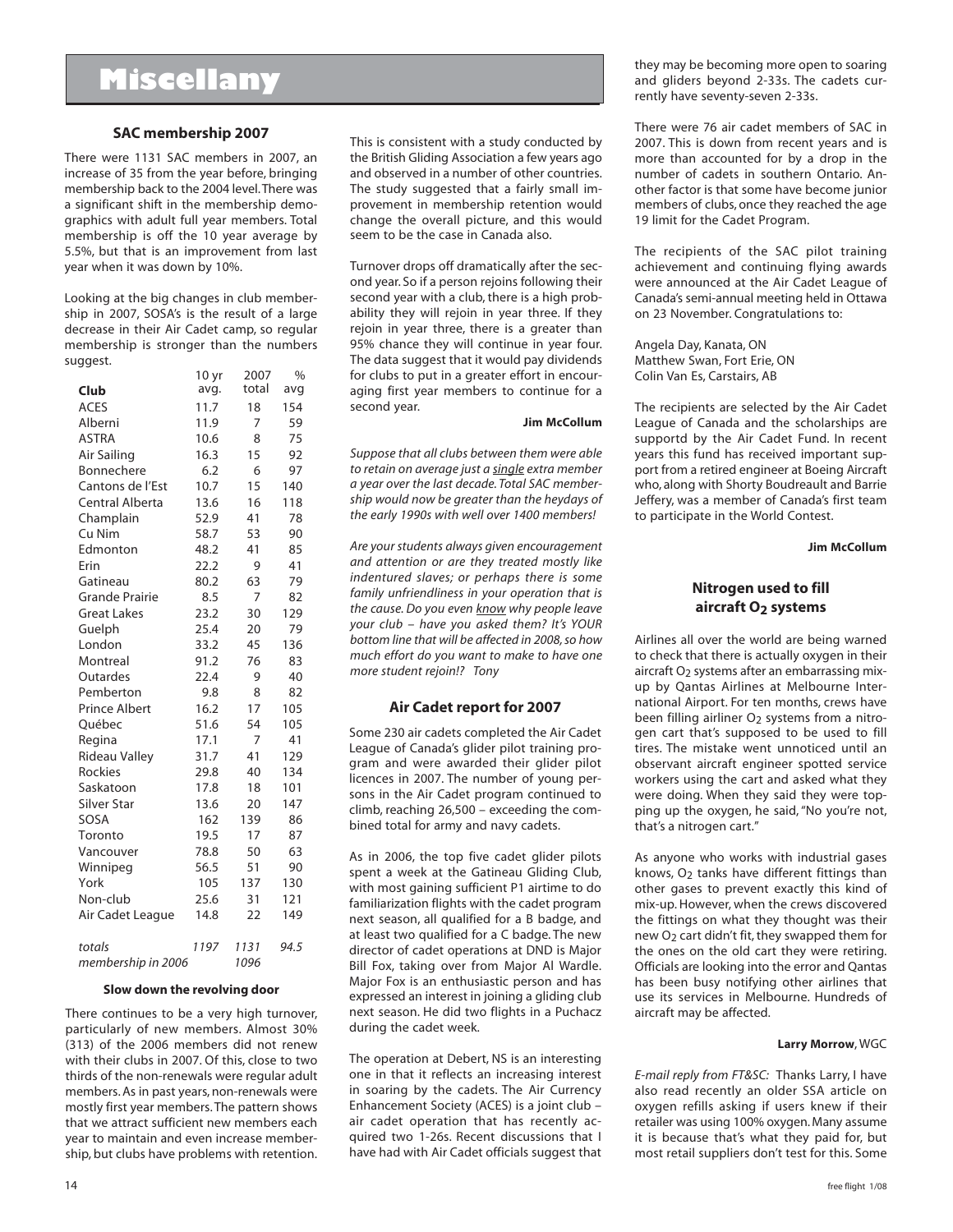wholesale suppliers were not actually providing 100% O2. The recommendations were to buy an oxygen test kit (like *O*2 *Quickstick*) or make certain the retailer tests the oxygen purity; use a pulse demand oxygen delivery system on your oxygen supply, and have an oxygen saturation detector (the type that clips to your finger) in use in the aircraft when you fly on oxygen.

**Dan Cook**

#### **A "back door" Bronze badge**

Last spring I got to work to renew my Bronze badge campaign. I began in March with the CAS seminar and took lots of notes. The next item on the list was a second flight of over two hours duration. The first two attempts were two and ten minutes short; so, try again.

Lift in the blue was hard to come by. Valens Reservoir north of Rockton had something; then I found a good thermal by the oil tanks east of the field that got me around 4500 feet msl. The quarries to the east were producing regular strong thermals to 6500. The thermals would cycle and I could sniff around and pick up another one in next to no time.

So I was happily camped out working successive thermals as they popped off. Then the radio informed everybody that the runway was changed to 28 and I filed that away in my mind for when I came back, but failed to recognize that that also meant that I was most definitely downwind of the field and it might be a good idea to head back home pronto after topping out the next thermal.

There I was, just completing the two hours and the quarry thermals turned off, I wasn't finding any more, and was down to 4500 feet.

Thought #1 This is *not* going to look good at the club.

Thought #2 Time to work upwind and find enough thermals to get back.

Thought #3 Start checking out the fields. Hallelujah, all sorts of big freshly plowed fields ("land in the dirt and you can't get hurt"), but the furrows are all north/south; so, we're looking at a crosswind landing. They will do, but let's see if we can turn up some east/west furrows.

Found a thermal at 3000 feet and got up to 3500 – I'll take what I can get.

Oh, there's a field with east/west furrows – let's check it out. Now for John Brennan's outlanding checklist – *SSSLOW*:

*Slope, Surface, Stock, Length* – all looked good.

*Obstacles* – time to look for poles– there's a row along the road and the driveway as usual. But what's that?! – a row of poles cutting a shallow diagonal from the road to halfway along the driveway. We're landing north of that. Oh yes, landing north of the diagonal pole line lines us up with a couple trees 400 yards down the field. Perhaps we could fit in between, but lots of field to stop before.

*Wind?* – reported from the west and there's a couple flags that show just that.

The field looks good and still have 2500 feet; so it's time to hang around the IP and beg for enough lift to get back home. At 1750 I've run out of quarters and it's time to land.

Fly a normal circuit; on final, line up to keep a pole in sight to make sure I stay safely over it and the wires.

Pole and wires clear, honk on the spoilers, the Junior pitches down just right. The rollout is a whole bunch noisier than on grass and I get stopped 150 yards from the pole line well short of the trees.

First I just sit in the glider and decompress. Now, it's time to get on the radio; before, I was too busy. Ian Oldaker relays for me and gives me the club phone number.

A hired hand comes out and tells me where I've landed so that I can tell them where to bring the trailer.

There is an apprehensive wait, but the first thing John Brennan, the CFI, says to me is: "George, you picked a good field!"

I'm not the first to get caught short, and certainly won't be the last. If you find yourself unexpectedly faced with your first outlanding, find a good field, check it out, and fly a normal circuit.

**George Haeh**, SOSA

#### **FAI class definition working group for the light end of soaring**

The group has been established with Vladimir Foltin (chairman), Tor Johannessen, François Pin and Roland Stuck as members.

The first aim is to define a class which is below the present Club Class and which includes the PW-5. The name World Class may be maintained if it is possible. One of the proposed definitions was to have just a mass and a span limit.

The Bureau supported the idea that the group should focus on the new light gliders in order to capture them.

A report will be provided to the IGC Plenary meeting. This report will not contain a firm proposal for a new class structure. It was agreed to organize an IGC test competition for 2 classes, an expanded World class (13.5 span) and the ULM class (EASA specifications) in order to see if there is sufficient interest and if the classes are homogeneous.

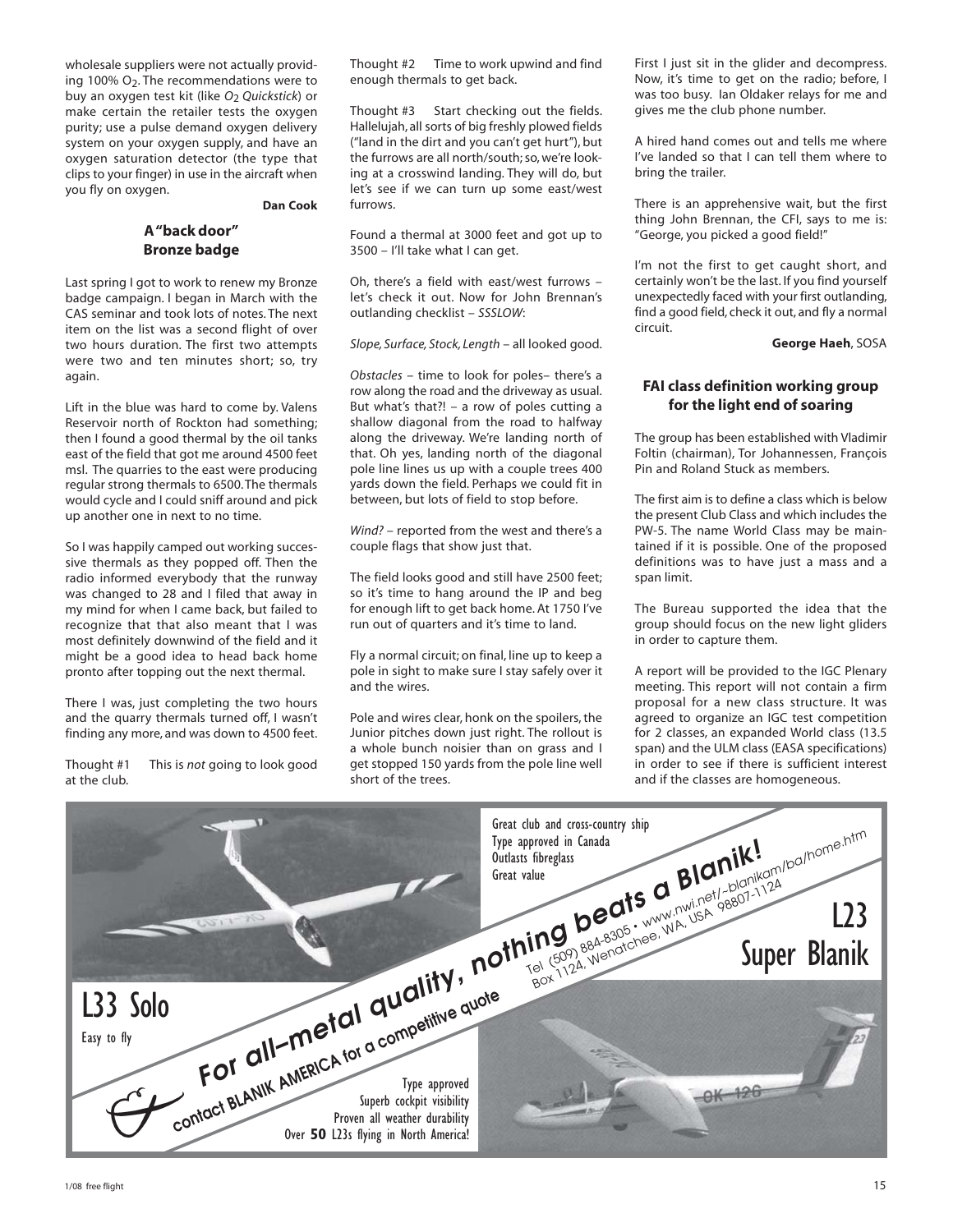#### **FREEDOMS WINGS – a year in review and the year ahead**

The New Year couldn't be off to a better start for the programs of Youth Flight Canada Education Fund. As was mentioned on the SAC Roundtable, we have expanded the YFC Soaring Bursary program to a total of 20 scholarships that now include the Great Lakes Gliding Club, and ACES in Nova Scotia. We are keen on seeing the success we've created at York Soaring with 15 annual bursaries of \$800, spread across the country to support youth – either home-grown or those with training from the Air Cadets.

In exchange for contributing \$50 towards a \$100 club membership, the recipient contributes one hour of work and pays \$5 per flight. The remaining \$50 of the membership fee, tow, and glider rental is at full member rates covered by the bursary.

By promoting, protecting and enhancing our sport today through investing in youth, we enhance our sport and help youth realize their dreams. The formula of senior pilot mentoring, scholarship funding and a youthfriendly environment provides youth with more experience, an introduction to soaring and helps them achieve their full potential.

It never ceases to amaze me that the more you prove you're making a positive change, the more volunteers and concerned citizens are willing to support your cause. Every year, "Merril the Bull", the mounted head of a Scottish Highland Longhorn that resided in the head office of Western Public Stockyards in Edmonton for over 50 years, and donated for auction by Charles Petersen, goes up for auction at an inter-department bidding war at Research Capital. This year's auction of Merril raised over \$6000 for Youth Flight Canada programming.

I'm also excited to announce that ING Insurance has just committed to a \$10,000 sponsorship, which will support Freedoms Wings Canada, a division of Youth Flight Canada. Their generosity will fund hundreds of "Inspiration Flights" for people with disabilities, specifically youth. The increasing number of people wanting to slip the surely bonds of earth and be free of their health issues grew last year. In one week of Inspiration Flights alone, Camp Quality for kids coping with cancer had 40 kids flown. The Easter Seals of Ontario, Canada's largest group for kids with disabilities, is likely to join us this summer to participate at the Toronto York Soaring Chapter.

Freedoms Wings is also gathering together funding to purchase additional gliders for the Okanagan Valley and Ottawa to create permanent programs there. This is all great news long before the soaring season even starts. The success of Freedoms Wings rests with a huge number of volunteers. Each Freedoms Wings glider needs to be fitted with hand

controls so that those who can't use the rudders with their feet can still fly.

James Mewett, a D.A.R with Air Tech Canada in Peterborough, and a team of volunteers headed by Tony Firmin and Marin Sanderse took up the challenge for fabricating and STC-ing new controls on the York Soaring based Grob Twin II Astir while CHC (the Canadian Helicopter Company) in Vancouver is doing the same for Vancouver Soaring Association's Grob 103. All of them have worked *pro bono* to create the otherwise high-priced hand controls, saving tens of thousands of Soaring Camp and Team, Youth Flight Canada and Freedoms Wings Canada have all been raising the profile of our sport, encouraging the next generation of keen young pilots, and making an impact in our sport. Each of these organizations has found highly effective ways to use funding to promote, enhance and protect our sport, grow club infrastructure and build capacity. Our trend of successful fund-raising efforts is continuing to grow and we will all welcome any financial contribution from the SAC general revenue.

**Peter Musters**

dollars over the course of hundreds of manhours. What an incredible group of people.

The year ahead looks very promising for the duplication of these successes. York Soaring and SOSA, the two biggest clubs in Canada, have some creative thinking, strong youth components, and volunteer groups making a difference where the rubber hits the road. The Canadian Junior



## XU Aviation Ltd.

**We've moved** into a 8000 sq.ft. hangar with special built repair bay and



state of the art spray booth. See us at *<www. xu-aviation.com>*

#### **Chris Eaves**

major and minor repair and inspection in:

- steel tube, wood and fabric
- stressed skin aluminum
- composites

ph (519) 452-7999, fax 452-0075

### **Come and soar with the bald eagles! PEMBERTON SOARING CENTRE**

Operating daily April to October in Pemberton, BC

- excellent mountain scenery with thermals to 12,500 ft
- camp at the airport, B&B, or stay in Whistler
- area offers a wide variety of summer activities

#### *Glider rentals: Super Blanik*

*Instruction: glider pilot courses or book a number of lessons, X-C training/off-field landing practice*

phone: (604) 894-5727, 1-800-831-2611

e-mail: *info@pembertonsoaring.com* web: *www.pembertonsoaring.com*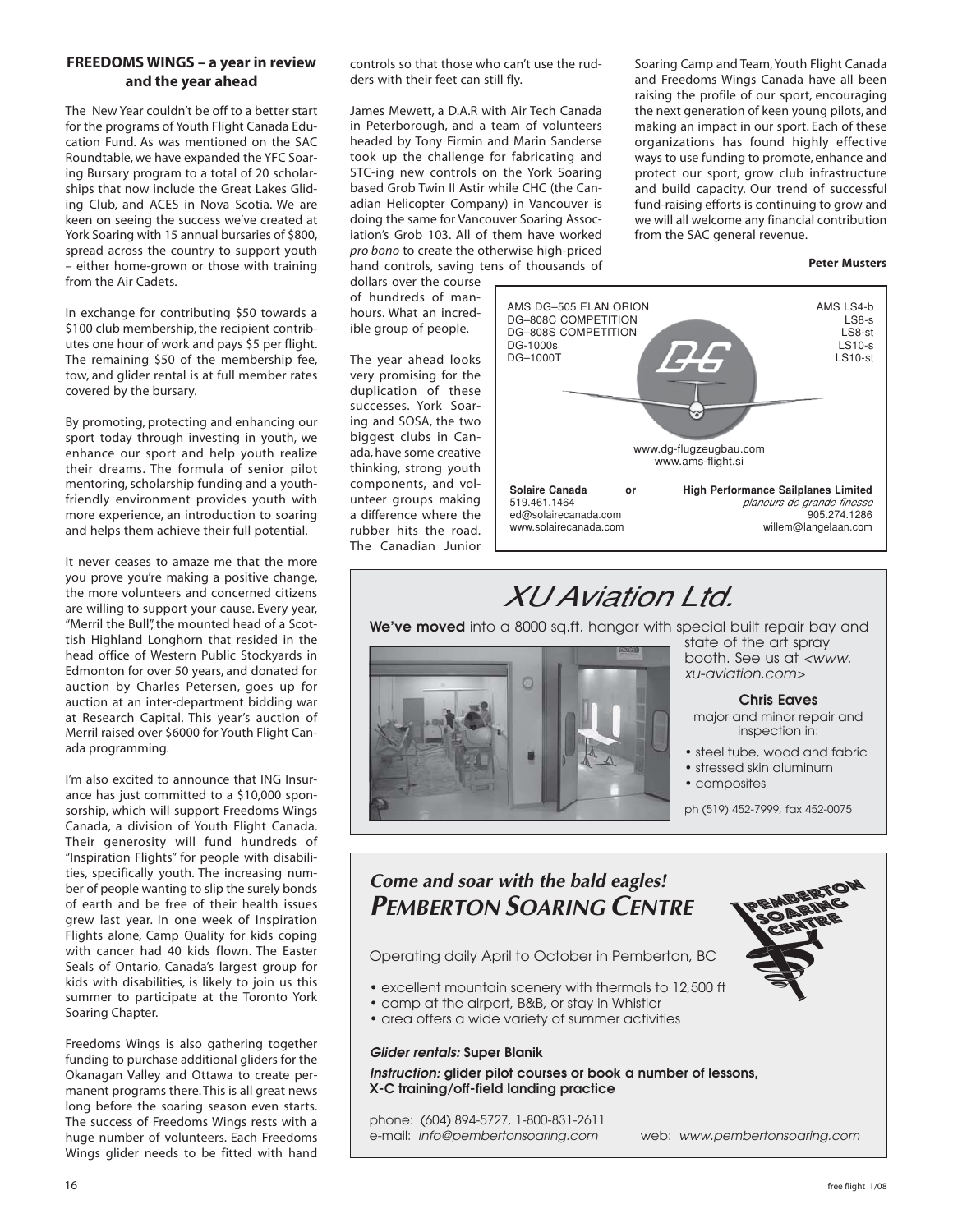#### **National Week of Soaring – and a day to support the Canadian World Team**

This was the original idea as posted on the SAC Roundtable:

*There are 30 clubs in Canada. If each club were to participate in a single, common "Intro for the Worlds" Day and capture just three \$99 intros each and forward the entire amount to the team via SAC as receipted charitable donations, they could have almost \$9000. Even a 50% participation will raise a good amount. Yes, each club absorbs three tows and gives away the flying minutes, but it is a great promotion opportunity. A single well-written press release sent to every local paper would raise awareness and hopefully draw the required intros ...*

This idea was discussed at the SAC Board of Directors meeting in early November, and the Board wanted to help bring the idea to life. To support our team attending the World competition in Germany in 2008, we plan to assist clubs to participate in a National Day of Soaring with the goal of donating all or a portion of each familiarization flight to the World Team to assist them in funding their participation on behalf of Canada.

At the Alberta Soaring Council meeting in November it was decided to hold this day on the May long weekend, allowing clubs to pick one day on the weekend that would not adversely affect their operations while allowing them to hold the event. The Silver Star Soaring Association in Vernon has also committed to participate. Since that meeting, ASC will plan a National Week of Soaring and allow our clubs to choose when and how they would raise funds in support of our World Team. The week will begin on the Saturday of the May long weekend and continue to the following Sunday (17-25 May). A press release is being prepared by the World Team in support of this initiative and will be distributed to clubs for use in promoting the day, your club, and soaring in Canada.

If people would like to donate to the World Team Fund directly, forms can be provided to allow them to donate and be provided with a tax receipt. All tax laws would apply to this donation – they must be "arm's-length" – for example, a team member or crew cannot donate to fund their own participation. Questions of conflict should be directed to the SAC office.

I am requesting a representative from each club in Canada contact me directly so I may coordinate distribution of the press release info and answer any questions or provide assistance with the planning. I am also interested in other ideas that could be used to support this event. This initiative is designed to bolster interest in the sport of soaring in Canada, while also raising some funds for the World Team. I look forward to hearing from a representative from each club soonest so the planning can move to the next step.

**John Mulder**, Alberta Zone Director, *<johnmulder@shaw.ca>*



**LAK 17a** flapped 15m/18m Both available with turbo **LAK 20** Open 26m 2-seater

Contact: Nick Bonnière *nick.bonniere@withonestone.com www.vif.com/users/varicalc*

#### **free flight CD, 457 MB – \$6**

**161** issues of *free flight* – 1/1981 to now, and **66** large format soaring photos. Great for club events & computer wallpaper. Order from editor.



#### **2008 World ...** from page 13

raise several thousand dollars from the large clubs. 50/50 draws are another method that can be used at the club level to raise money for the team. These can be held at an AGM or over the summer at club socials or BBQs.

**Corporate** Individual SAC members can approach their company for support. Experience has shown that corporate fund-raising is more likely to be successful when there is a personal contact within the organization that is sympathetic to the cause. Experience has also shown that charitable donations from corporations are not likely, but that it is better to approach from the marketing or advertising perspective. In this regard, corporations can buy advertising on the team web site and other gliding/flying related web sites and publications (contact the Team for more details). They may also wish to provide services instead of cash. For example, the team can use road GPS units with maps of Germany for the retrieve vehicles, team uniforms, air fare to Europe, and anything else you can think of!

Companies may also wish to buy "Executive Team-building" flying days at a gliding club. While not all clubs are capable of providing this, the World team members will provide this service at SOSA on weekdays next summer for any SW Ontario company that makes an appropriate contribution.

**Individual** Personal contributions are eligible for charitable tax receipts from SAC for contributions to the World Contest Fund. As well as cash contributions, how many people out there have more Aeroplan points then they can use before they expire? A donation of 6500 points allows us to raise \$50 for the team. Consider using your Aeroplan points to help the team.

For more details about any of these ideas, email the team at *<springfo@gmail.com>.* The team web site is *www.sac.ca/team*. Go have a look. It includes full biographies for the team members as well as blogs that will keep you up to date with our preparations for the contest, as well as news from Luesse during the contest. We will also use this web site to advertise all of our sponsors.

Support the Team – it's ours.

 $\mathcal{L}_{\mathcal{A}}$ 

Touring Motorgliders **SINUS and VIRUS** Self-launch Glider **TAURUS** Advanced Ultralight **SHORT WING VIRUS** Trikes **SPIDER and TWISTER**

just plane cheap fun!

Guy Deschênes, Canadian Distributor PIPISTREL *<www.pipistrel.si>* 80 Johanne, Shefford QC, J2M 1X8 (450) 574-8147 *<guyplane@hotmail.com>*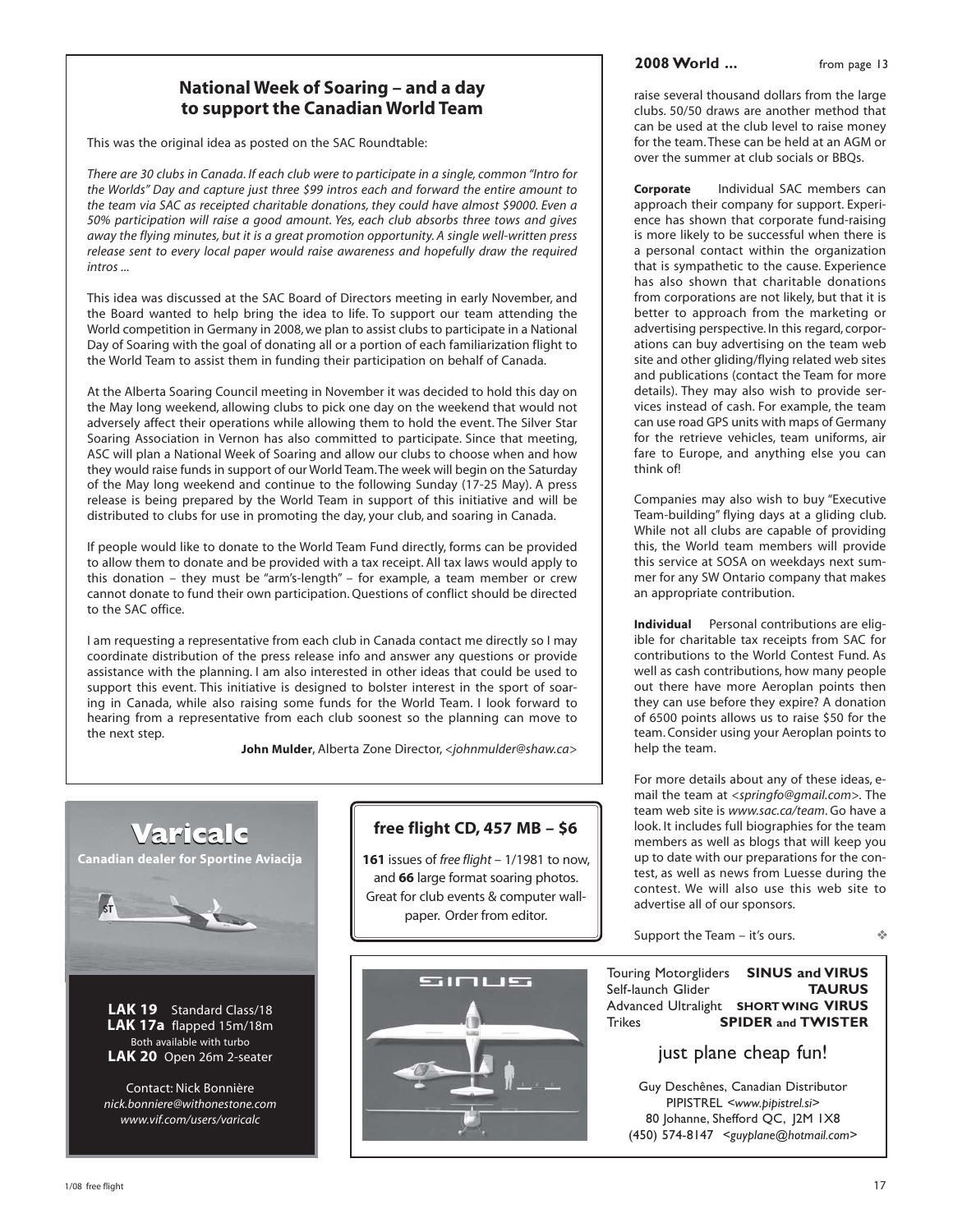## **SAC <sup>2008</sup>&AGM CAS Soaring Seminar**

#### **15-16 March**

**École Nationale d'Aérotechnique 5555 place de la Savane, St-Hubert, QC directions:** < *http://www.college-em.qc.ca/ ?8998A16A-8170-4277-AEBF-0662C860F17E* >

**Accom: Holiday Inn Longueuil** *– for SAC room booking:*

< *http://www.ihg.com/h/d/HI/1/en/rates/YULLN ?groupBookingCode=SA1&\_IATAno=9980150* >

 Registration 8:30 am; AGM – 9 am Seminar fee \$40, seminars begin 10 am

SAC Awards luncheon, Sat. evening steak-house get-together (all agenda plans on-going)

*Saturday program:*

#### *General*

- Ottawa/Montreal/Quebec area airspace
- Forecasting the next great soaring day

#### *Advanced*

- How to fly fast
- Post-flight analysis using *SeeYou* to improve your cross-country flying
- Extending your flying season at Lake Placid

#### *Novice*

- Getting started in X-C flying
- Improving your thermalling (so you don't land out)
- Landing out safely

• Badge flying (the 5 W's)

Bronze badge pilots – bring your sign-off card as some of the topics qualify for Bronze badge training.

*Sunday program:* Safety & training with simulation and innovation theme, displays planned.

#### **new SAC web site** from page 4

give us a new look! Throughout the site, you will notice all pages have the same general look and feel – CMS takes care of that for us – we the users concentrate on content, the words and pictures. The real flashy graphic opening displays some people like are not yet in place, but we hope they will be here soon. Any ideas?"

There are many benefits, especially the ability to accept and display new content almost immediately. We should see more frequent display of new articles and recent news, that is, if we can encourage all SAC members to contribute the new articles. And *Joomla* will handle specific tasks such as serving up documents and files (Docman), displaying photos (Gallery 2) and classified ads (Ads Manager).

Gabriel a écrit, "Le nouveau site possède la capacité d'être bilingue. Tout contenu soumis a automatiquement une version anglaise et française et donc le site entier peut être vu dans les deux langues, à condition de traduire. Un composant *Joomla* appelé *"Joom!Fish"* est installé sur le site. Cet outil permet de voir ce qui a été (et n'a pas été) traduit, ainsi que de voir quel contenu a changé depuis la dernière traduction. Pierre Gagnon a déjà commencé le travail et tous les volontaires sont les bienvenus. Il est très simple de faire la traduction d'une page ou d'un menu: quelques cliques suffisent. Avoir un site bilingue n'en tient qu'à nous."

It is only *content*, fresh and lots of it, that will make the difference in attracting and retaining eyes on a web site. Many SAC members will

## **FAI records**

49 Maitland St. Box 1351, Richmond, ON K0A 2Z0 (613) 838-4470, *<rogerh@ca.inter.net>*

The following records have been approved:

Pilot **Jerzy Szemplinski** Date/Place 28 October 2007, Mifflin, PA Record type 500 km Out & Return speed, Citizen, Club FAI Category 3.1.4g Speed 125.4 km/h<br>Task GPS turnpo

Sailplane SZD-55, C-GAXG **GPS turnpoints** Previous record Tracie Wark, 86.1 km/h, 2002 Pilot **Jerzy Szemplinski**

Date/Place 28 October 2007, Mifflin, PA Record type 300 km Out & Return speed, Citizen, Club FAI Category SAC Sailplane SZD-55, C-GAXG<br>Speed 125.4 km/h Speed 125.4 km/h<br>Task GPS turnpo

**GPS turnpoints** Previous record Citizen not claimed Pilot **Jerzy Szemplinski**

Date/Place 28 October 2007, Mifflin, PA<br>Record type 200 km Speed to Goal, Citize 200 km Speed to Goal, Citizen, Club FAI Category 3.1.4g Sailplane SZD-55, C-GAXG Speed 127.6 km/h<br>Task GPS turnpoi **GPS turnpoints** Previous record Citizen not claimed

|                                                                    | <b>2007 SAC</b><br>2005 |      |       | 2006      |               | 2007 |               |       |  |
|--------------------------------------------------------------------|-------------------------|------|-------|-----------|---------------|------|---------------|-------|--|
|                                                                    | competition             |      | $\%$  |           | $\frac{0}{0}$ |      | $\frac{0}{0}$ | Total |  |
|                                                                    | seeding list            | Pts  | Score | Pts       | Score         | Pts  | Score         | $\%$  |  |
| 1                                                                  | Langelaan, Willem       | 623  | 28.7  | 3346 91.1 |               | 4438 | 100           | 97.33 |  |
| 2                                                                  | Szemplinski, Jerzy      | 1339 | 61.7  | 8003      | $100*$        | 3970 | 89.5          | 92.62 |  |
| 3                                                                  | Springford, Dave        | 2076 | 95.6  | 8278      | $100*$        | 3872 | 87.3          | 91.07 |  |
| 4                                                                  | Bonnière, Nick          |      |       | 3571      | 97.2          | 3872 | 87.3          | 90.24 |  |
| 5                                                                  | Hollestelle, Ed         | 1893 | 87.2  | 3394      | 92.4          | 3319 | 74.8          | 80.07 |  |
| 6                                                                  | Oke, Jim                |      |       |           |               | 3213 | 72.4          | 50.68 |  |
| 7                                                                  | Hildesheim, Roger       | 1378 | 63.5  | 2172 59.1 |               | 1742 | 39.3          | 46.52 |  |
| 8                                                                  | Orfila, Alain           |      |       |           |               | 2916 | 65.7          | 45.99 |  |
| 9                                                                  | Kirby, Kerry            |      |       |           |               | 2421 | 54.6          | 38.19 |  |
| 10                                                                 | Tuck, Tim               |      |       |           |               | 1966 | 44.3          | 31.01 |  |
| 11                                                                 | Kramer, Dale            |      |       | 3673      | 100           |      |               | 30.00 |  |
| 12                                                                 | Grant, lan              | 2171 | 100   |           |               |      |               | 30.00 |  |
| 13                                                                 | Weir, Walter            | 1651 | 76.1  | 3566      | 97.1          |      |               | 29.13 |  |
| 14                                                                 | Stieber, Jörg           | 1856 | 85.5  | 3541      | 96.4          |      |               | 28.92 |  |
| 15                                                                 | Gough, Andy             |      |       | 3416      | 93.0          |      |               | 27.90 |  |
| 16                                                                 | Carpenter, Jim          |      |       | 3330      | 90.7          |      |               | 27.20 |  |
| 17                                                                 | Novak, Marian           |      |       | 2987      | 81.3          |      |               | 24.40 |  |
| 18                                                                 | Mackie, Derek           |      |       |           |               | 1535 | 34.6          | 24.21 |  |
| 19                                                                 | Mercer, Dave            | 1700 | 78.3  |           |               |      |               | 23.49 |  |
| 20                                                                 | Newfield, Steve         |      |       |           | 1969 53.6     |      |               | 16.08 |  |
| Scores from Cdn Nationals results but for 2 marked * (US Std Nats) |                         |      |       |           |               |      |               |       |  |

d. be able to contribute as "authors", creating and submitting new articles using a simple menu option. Other members are ranked as "editor" or "publisher", each rank of use moves the newly-submitted article through correction of spelling and language, and then a click of the mouse makes the article appear live for all viewers. Several clubs have already contributed a news article for the development stage. All you clubs – choose an author to get your message out to the world. Each club has a web contact person, so find yours and start typing!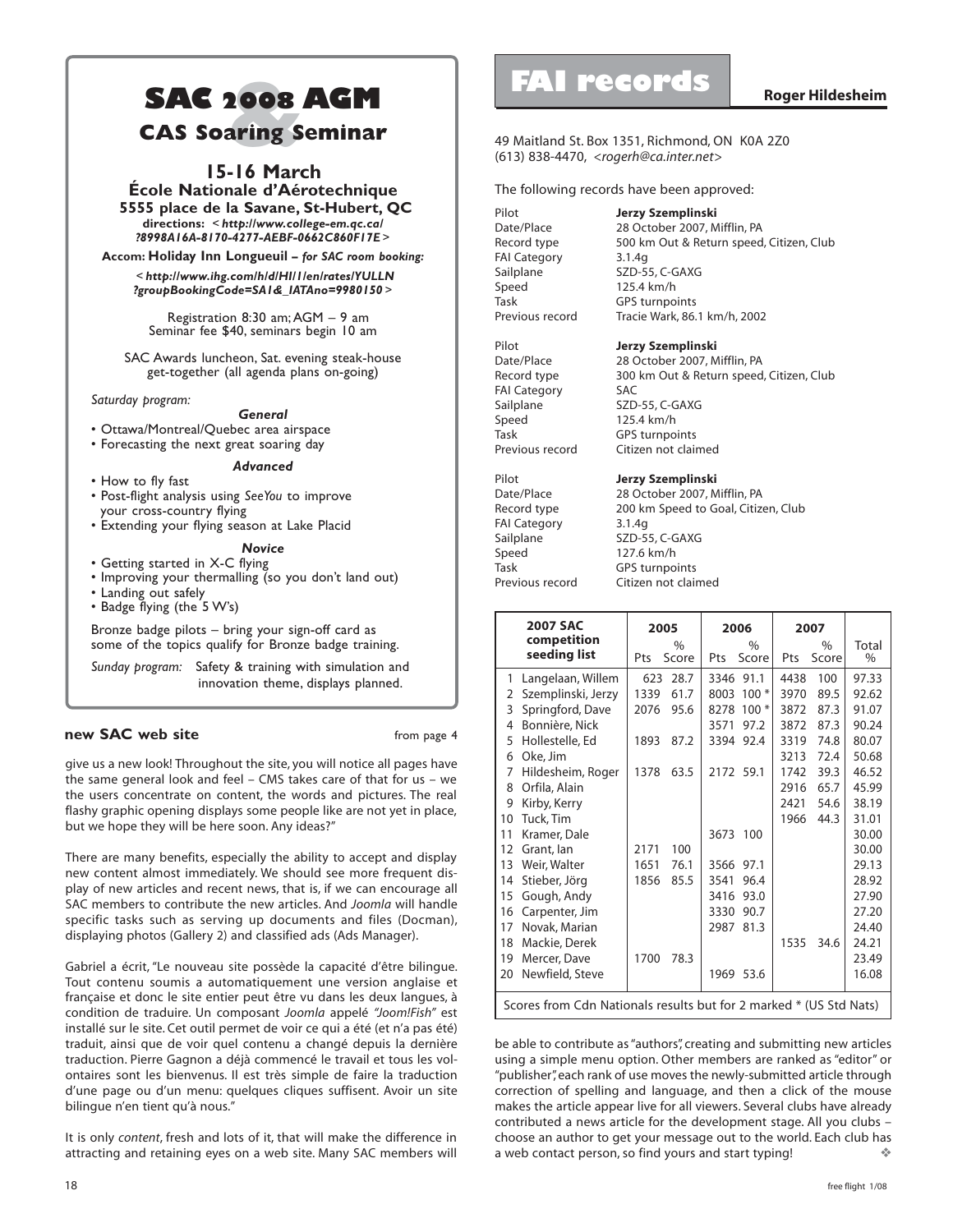

Personal ads are free to SAC members (give me your club). \$10 per insertion for non-members. Send ad to editor. Ad will run 3 times unless you renew. **Tell me when item has been sold**. Subject to editing for length (usually 6 lines max).

#### **single seat**

**PW-5**, C-FEPW. 653h, 264 landings, no 2007 flts. No damage history; excellent cond. \$29,000 with custom Avionic trailer, \$24,000 with alum tube trailer, \$22,000 without, prices negotiable. Ray Perino, Invermere, BC (250) 688-5052 *<pw5@shaw.ca>*.

**HP-14T,** FAXH, 1480 h, glider & trailer in vg cond. New MicroAir 760 with boom mike, ILEC SB8 glide computer, ELT, O2, new winglet-fences. Low maint. A/C giving good value for your dollar. \$16,000 obo. E-mail me *<spencer.robinson@rogers.com>* for current photos, (416) 620-1218.

**HP-18 mod**, FIJY, only 322h. Beautiful poly finish. 18m tips, centre stick and 1-piece front-hinged canopy. Proven performer, handles nicely with winglets and increased ailerons. DX-50 GPS flight computer/ IGC FR, Filser radio, Winter ASI and vario. Increased water ballast. Schreder trailer. \$28,000 Ed Hollestelle, (519) 461-1464, *<ed@solairecanada.com>.*

**SZD-36 Cobra**, GQWQ, 1977, 897h. No damage. L/D 38/1, A-1 condition, kept in hangar. Modified PIK-20 fiberglass trailer. Located in Toronto. Asking \$15,000. Charles Kocsis *<karoly\_cobra@yahoo.com>* (905) 799-9723.

**ASK-14 motorglider**, FIUQ, 1065h airframe, 155h engine, encl metal trailer, \$12,000 obo. Serge (780) 645-4034 *<larochelle@mcsnet.ca>*.

**Genesis 2**, 1998, 331h, 100% race ready. Excel. cond., CAI302, 303, SageCV, WinPilot, ATR720C, trailer, chute. US\$45,000. Dave Mercer, *<djmercer@telus. net>*, (780) 987-6201, Alberta.

**Ventus bT**, FMVA, 1454h. 15m+ winglets and 16.6m wing tips. 17.6m wing tips incl. Solo 2350 sustainer, ~40h. Refinished with poly in 2003. Cambridge 302/ 303, Compaq 1500 series PDA w. arm and cradle, radio. Komet trailer with tow-out gear, wing wheel. Asking \$79,500. At Great Lakes. Call Jan Juurlink (705) 687-0158, or Mike Ronan (905) 938-5529, *<jjuurlink@cogeco.ca>* or *<soarspot@zing-net.ca>*.

#### **magazines**

**GLIDING & MOTORGLIDING** — world-wide on-line magazine for the gliding community. Edited by Val Brain, *<www.glidingmagazine.com>.*

**SOARING NZ** — Editor, Jill McCaw. *Gliding New Zealand's spectacular new national magazine.* NZ\$122. *land's spectacular new national magazine*. NZ\$122. Personal cheques or credit cards accepted. McCaw Media Ltd.,430 Halswell Road, Christchurch, NZ. *<j.mccaw@xtra.co.nz>.*

> **SAILPLANE & GLIDING** - the only authoritative British magazine devoted entirely to gliding. Bimonthly. £39 per year airmail, £22.75 surface. *<beverley@gliding.co.uk>.*

> **SOARING** — the monthly journal of the Soaring Society of America. Subscriptions, US\$46 price includes postage. Credit cards accepted. Box 2100, Hobbs, NM 88241-2100. *<feedback@ssa.org>.* (505) 392-1177.

#### **misc.**

**Schroth seat belts** in various colours. Winter **flasks** .45 and .9 litre. **LX to PDA** cables. LX-PDA mounts. Various batteries, etc. Call Ed Hollestelle/Solaire Canada (519) 461-1464 or *<ed@solairecanada.com>*.

#### **suppliers**

**Canadian Soaring Supplies** Borgelt instruments and soaring software. Svein Hubinette, (514) 765- 9951 *<soarsvein@yahoo.com>.*

**ZS Jezow PW gliders** Today's technology, polyurethane finished, instrumented, type approved PW-6U and PW-5 from CM Yeates & Associates. Avionic trailers with fittings also available. Ph/fax (902) 443-0094. E-mail *<yeatesc@ns.sympatico.ca>,* or see *<www3.ns.sympatico.ca/yeatesc/world.htm>.*

#### **Solaire Canada and**

**President/Prairie**

**Vice President/Eastern**

ekg@cunningham-gillespie.com

**Exec Director & Treas**

(613) 692-2227 (H), 829-0536 (B)

**Director of Operations**

John Toles (306) 652-7909 (H) j.toles@sasktel.net

Sylvain Bourque cell (514) 592-0283 bourques@videotron.ca

**Ontario** Eric Gillespie (416) 703-6362

**Alberta** John Mulder (403) 945-8072 (H) johnmulder@shaw.ca

**Pacific** Dave Collard 1-866-745-1440 dacollard@telus.net

Jim McCollum

sac@sac.ca

John Toles

**High Performance Sailplanes** LS series of sailplanes, LX glide computers, Dittel radios, Collibri FRs. Planeurs de grande finesse. AMS-flight DG ELAN Std. class and two-seaters. DG Flugzeugbau GmbH 15m, 18m gliders/motorgliders and 2-seat gliders. *<willem@langelaan.com>* (905) 274-1286 or Ed Hollestelle, *<ed@solairecanada.com>*, (519) 461-1464.

**Invermere Soaring Centre** Mountain soaring, camping, glider rentals. Mountain flying instruction in Lark or Duo Discus. Trevor Florence, Box 2862, Invermere BC, V0A 1K0, cell (250) 342-1688, ph/fx (250) 342-7228*.* Website: *<www.soartherockies.com>* e-mail: *<info@ soartherockies.com>.*

**Sportine Aviacija** LAK sailplanes *<www.lak.lt>.* LAK-17a – 15/18m flapped; LAK-19 – 15/18m standard; LAK-20 – 2-seat 23/26m Open. Exclusive dealer for Canada, *<nick.bonniere@withonestone.com>.*

### *MZ SUPPLIES*

**5671 Ferdinand St, Osgoode ON K0A 2W0 (613) 826-6606, fax (613) 826-6607**

> **<***wernebmz@magma.ca> <www.mzsupplies.com>* **Ulli Werneburg**

**Exclusive Canadian dealer for the following outstanding aviation products:**

#### **CAMBRIDGE Aero Instruments**

**• Top of the line CAI 302 computer with vario and GPS navigation and FR**

**• CAI 302A basic GPS navigation and FR**

**• CAI 303 Navigation display for use with 302/302A**

**SAGE Variometers Simply the best mechanical variometers in the world.**

**SCHLEICHER Sailplanes Manufacturers of the ASW-27B, ASW-28, ASW-28-18T, ASH-25, ASH-26E, ASW-22, ASK-21 and the new ASG-29 18m**

**flapped sailplane.**

#### **Committees Directors & Officers**

**Air Cadets** National Office

**Airspace** Ian Grant (613) 737-9407 (H) 943-2924 (B) granti@igs.net members: Roger Harris rharris@petrillobujold.ca Scott McMaster

scott@mcmail.cis.mcmaster.ca **FAI Awards** Walter Weir (905) 263-4374 (H)

waltweir@ca.intr.net **FAI Records** Roger Hildesheim (613) 838-4470

rogerh@ca.inter.net **Free Flight**

Tony Burton, (403) 625-4563 t-burton@telus.net

**Flight Training & Safety** Dan Cook, (250) 938-1300 cookdaniel@shaw.ca members: Gabriel Duford gabriel.duford@videotron.ca Bryan Florence bryan.florence@shaw.ca Joe Gegenbauer gegb@shaw.ca Richard Sawyer cfzcw@sympatico.ca

**Insurance** Keith Hay (403) 949-2509 insurance@sac.ca

**Medical** Dr. Richard Lewanczuk (780) 439-7272 rlewancz@gpu.srv.ualberta.ca

**Membership & Marketing** vacant

**Sporting** Jörg Stieber 519-662-3218 (H), 662-4000 (B) joerg@odg.com

members:<br>Walter Weir waltweir@inforamp.net

**Technical** Paul Fortier (613) 258-4297 (H) paulfortier*1*@juno.com members: Chris Eaves xu-aviation@sympatico.ca Wolfgang Weichert wolfgang.weichert@magma.ca

**Trophies** Phil Stade (403) 668-7757 (H) asc@stade.ca

**Video Library** Ted Froelich (613) 824-6503 (H&F) 2552 Cleroux Crescent Gloucester, ON K1W 1B5 fsacvideo@aol.ca

**Web Site**

members: Tony Burton (docs) t-burton@telus.net Hank Hees (club updates, info) hankhees@sasktel.net Bob Lepp (Roundtable) boblepp@aci.on.ca Susan Snell (want ads) sps@59.ca